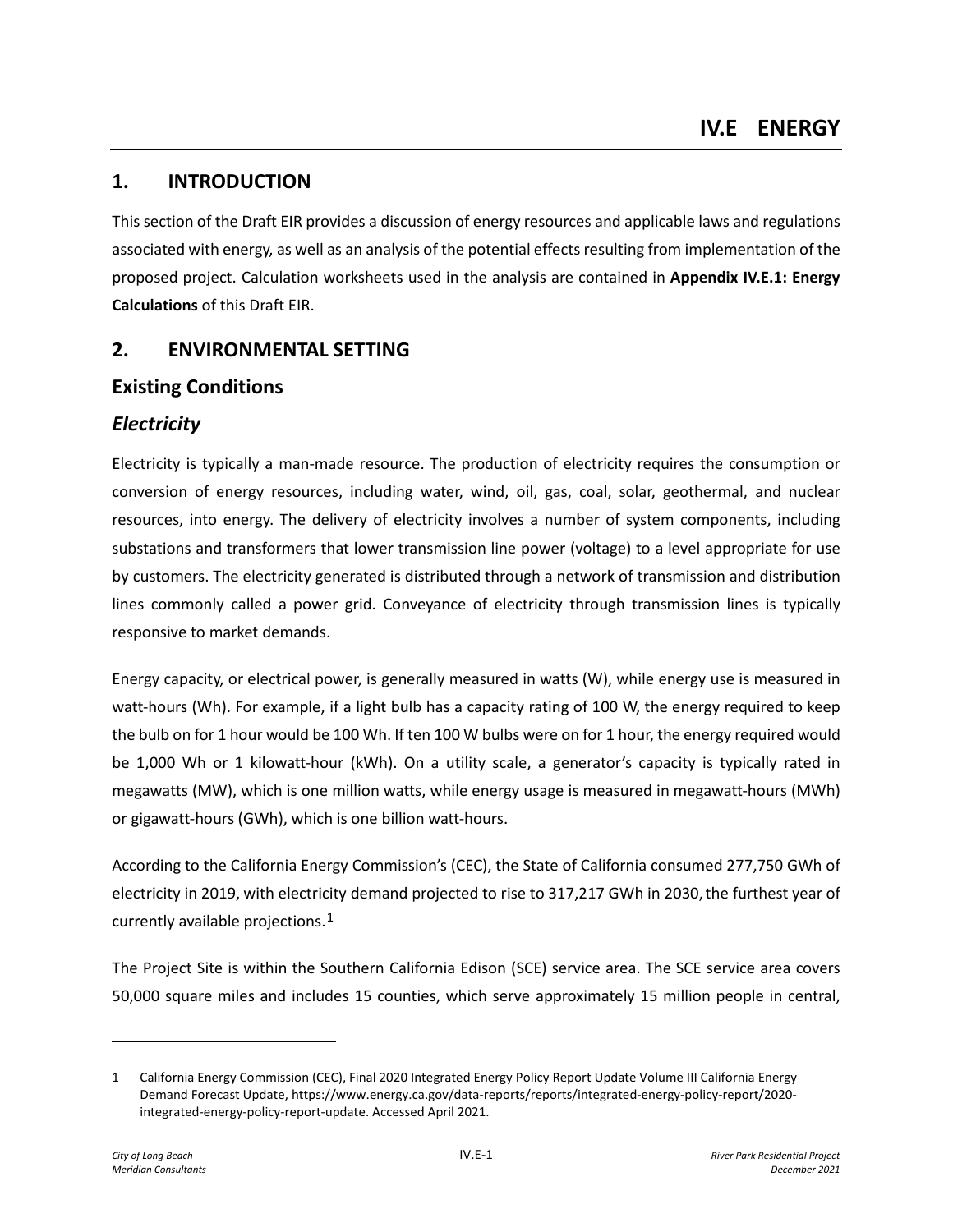coastal, and Southern California.<sup>[2](#page-1-0)</sup> The SCE planning area used approximately 105,162 GWh of electricity in 2019. $3$  The SCE estimates that electricity consumption within its planning area will be approximately 125,000 GWh annually by 2027, when the proposed Project would be fully built out.<sup>[4](#page-1-2)</sup>

Furthermore, SCE supplies power to homes and businesses via different plan options, including "Green Rates."<sup>[5](#page-1-3)</sup> The Green Rate gives consumers the opportunity to purchase renewable energy. By participating in the Green Rate, consumers support local solar power, reducing greenhouse gas (GHG) emissions associated with electricity. To support this effort, SCE purchases additional renewable energy to meet the needs of Green Rate participants from solar renewable developers within the SCE service territory. This is a voluntary program available to both residential and nonresidential energy users who receive power generation, metering, and related services from SCE. In 2017, SCE released *The Clean Power and Electrification Pathway* (Pathway) which presents SCE's integrated blueprint to meet the State's goal of 40 percent reduction in GHG emissions from 1990 levels by 2030.<sup>[6](#page-1-4)</sup> Specifically, SCE's Pathway calls for:

- An electric grid supplied by 80 percent carbon-free energy;
- More than 7 million electric vehicles on California roads; and
- Using electricity to power nearly one-third of space and water heaters, in increasingly energy-efficient buildings.

The nearest transmission lines to the Project Site include two north/south 220 kilovolt (kV) lines and one north/south 69 KV line approximately 0.33 miles to the west.<sup>[7](#page-1-5)</sup> No electricity is currently used on the vacant Project Site.

#### *Natural Gas*

Natural gas is a combustible mixture of simple hydrocarbon compounds (primarily methane) that is used as a fuel source. Natural gas consumed in California is obtained from naturally occurring reservoirs, mainly located outside the State, and delivered through high-pressure transmission pipelines. The natural gas transportation system is a nationwide network and, therefore, resource availability is typically not an issue. Natural gas satisfies almost one-third of the State's total energy requirements and is used in electricity

<span id="page-1-0"></span><sup>2</sup> Southern California Edison (SCE), Southern California Edison's Service Area, https://www.sce.com/about-us/who-weare/leadership/our-service-territory. Accessed April 2021.

<span id="page-1-1"></span><sup>3</sup> CEC, California Energy Consumption Database, Electricity Consumption by Planning Area, http://ecdms.energy.ca.gov/elecbyplan.aspx. Accessed April 2021.

<span id="page-1-2"></span><sup>4</sup> CEC, Demand Analysis Office, California Energy Demand 2018-2030 Revised Forecast, https://efiling.energy.ca.gov/getdocument.aspx?tn=223244. Accessed April 2021.

<span id="page-1-3"></span><sup>5</sup> SCE, Green Rates, https://www.sce.com/residential/rates/standard-residential-rate-plan/green-rates. Accessed April 2021.

<span id="page-1-4"></span><sup>6</sup> SCE, The Clean Power and Electrification Pathway, https://www.edison.com/home/our-perspective/clean-power-andelectrification-pathway.html. Accessed April 2021.

<span id="page-1-5"></span><sup>7</sup> California Energy Commission, Electric Infrastructure Map, https://cecgiscaenergy.opendata.arcgis.com/app/ad8323410d9b47c1b1a9f751d62fe495. Accessed April 2021.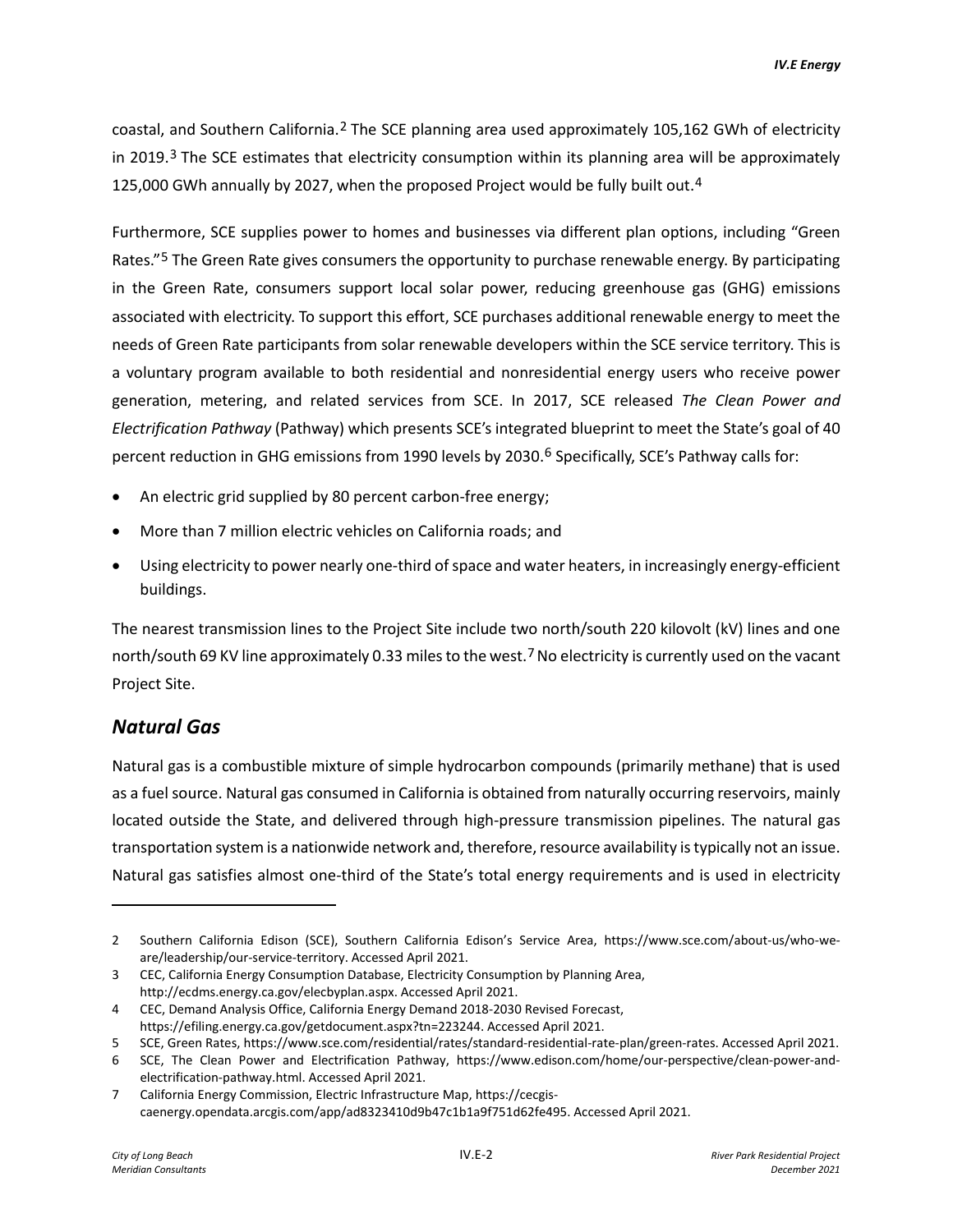generation, space heating, cooking, water heating, industrial processes, and as transportation fuel. Natural gas is primarily measured in terms of cubic feet (cf), as well as in terms of British thermal units (Btu) and Therms.[8](#page-2-0)

According to the CEC's California Energy Consumption Database, the State of California consumed 13,158 million Therms of natural gas in 201[9](#page-2-1),<sup>9</sup> with demand projected to rise to 12,800 million Therms in 2030,<sup>[10](#page-2-2)</sup> the furthest year of currently available projections.

Natural gas for the proposed Project area is provided by the City of Long Beach Energy Resources Department (LBER). LBER provides natural gas to approximately 500,000 residents and businesses in Long Beach and Signal Hill and delivers gas through more than 1,800 miles of pipelines.<sup>[11](#page-2-3)</sup> Natural gas for LBER is purchased on the open competitive market. Based on the 2020 California Gas Report, LBER supplied approximately 26.3 millions of cubic feet (MMcf) of natural gas per day in 2020 and is expected to supply 26.3 MMcf of natural gas per day in 2027, when the proposed Project would be fully built out.<sup>[12](#page-2-4)</sup> The Project Site is currently vacant and no natural gas is used.

#### **Petroleum Based Fuel**

Crude oil is a mixture of hydrocarbons that exists as a liquid in underground geologic formations and remains a liquid when brought to the surface.<sup>[13](#page-2-5)</sup> Petroleum products are produced from the processing of crude oil and other liquids and include transportation-related fuels such as gasoline and diesel. Petroleum is a worldwide commodity. According to the U.S. Energy Information Administration (EIA), California consumed approximately 681,272,000 barrels (28,613,424,000 gallons, or 42 gallons per barrel) in 2018, the most recent year of publicly available data.<sup>[14](#page-2-6)</sup> The EIA forecasts a national oil supply of 19.9 million barrels per day (mb/d) in 2027, which is the opening year for the Project.<sup>[15](#page-2-7)</sup> This equates to approximately 7,263 million barrels per year (mb/y) or 305,067 million gallons per year (mg/y).<sup>[16](#page-2-8)</sup>

<span id="page-2-0"></span><sup>8</sup> One Therm is equivalent to 100,000 British thermal units (BTU) or 100 kBTU. A Therm is approximately the energy equivalent of burning 100 cubic feet (1 cf) of natural gas. The conversion of kBTU to cubic feet uses the factor of 1 cf to 1.037 kBTU.

<span id="page-2-1"></span><sup>9</sup> CEC, California Energy Consumption Database, Gas Consumption by County, https://ecdms.energy.ca.gov/gasbycounty.aspx. Accessed April 2021.

<span id="page-2-2"></span><sup>10</sup> CEC, Final 2019 Integrated Energy Policy Report, https://www.energy.ca.gov/data-reports/reports/integrated-energypolicy-report/2019-integrated-energy-policy-report. Accessed April 2021.

<span id="page-2-3"></span><sup>11</sup> City of Long Beach, Energy Resources, http://www.longbeach.gov/energyresources/. Accessed April 2021.

<span id="page-2-4"></span><sup>12</sup> California Public Utilities Commission, 2020 California Gas Report, https://www.socalgas.com/sites/default/files/2020- 10/2020\_California\_Gas\_Report\_Joint\_Utility\_Biennial\_Comprehensive\_Filing.pdf. Accessed April 2021.

<span id="page-2-5"></span><sup>13</sup> U.S. Energy Information Administration (EIA), Frequently Asked Questions, https://www.eia.gov/tools/faqs/faq.php?id=40&t=6. Accessed April 2021.

<span id="page-2-6"></span><sup>14</sup> U.S. EIA, Independent Statistics & Analysis, Table F16: Total Petroleum Consumption Estimates, 2018, https://www.eia.gov/state/seds/data.php?incfile=/state/seds/sep\_fuel/html/fuel\_use\_pa.html&sid=US. Accessed April 2021.

<span id="page-2-7"></span><sup>15</sup> U.S. EIA, Annual Energy Outlook 2020, Table 11. Petroleum and Other Liquids Supply and Disposition, https://www.eia.gov/outlooks/aeo/data/browser/#/?id=11-AEO2020&cases=ref2020&sourcekey=0. Accessed April 2021.

<span id="page-2-8"></span><sup>16</sup> One oil barrel is equivalent to 42 gallons.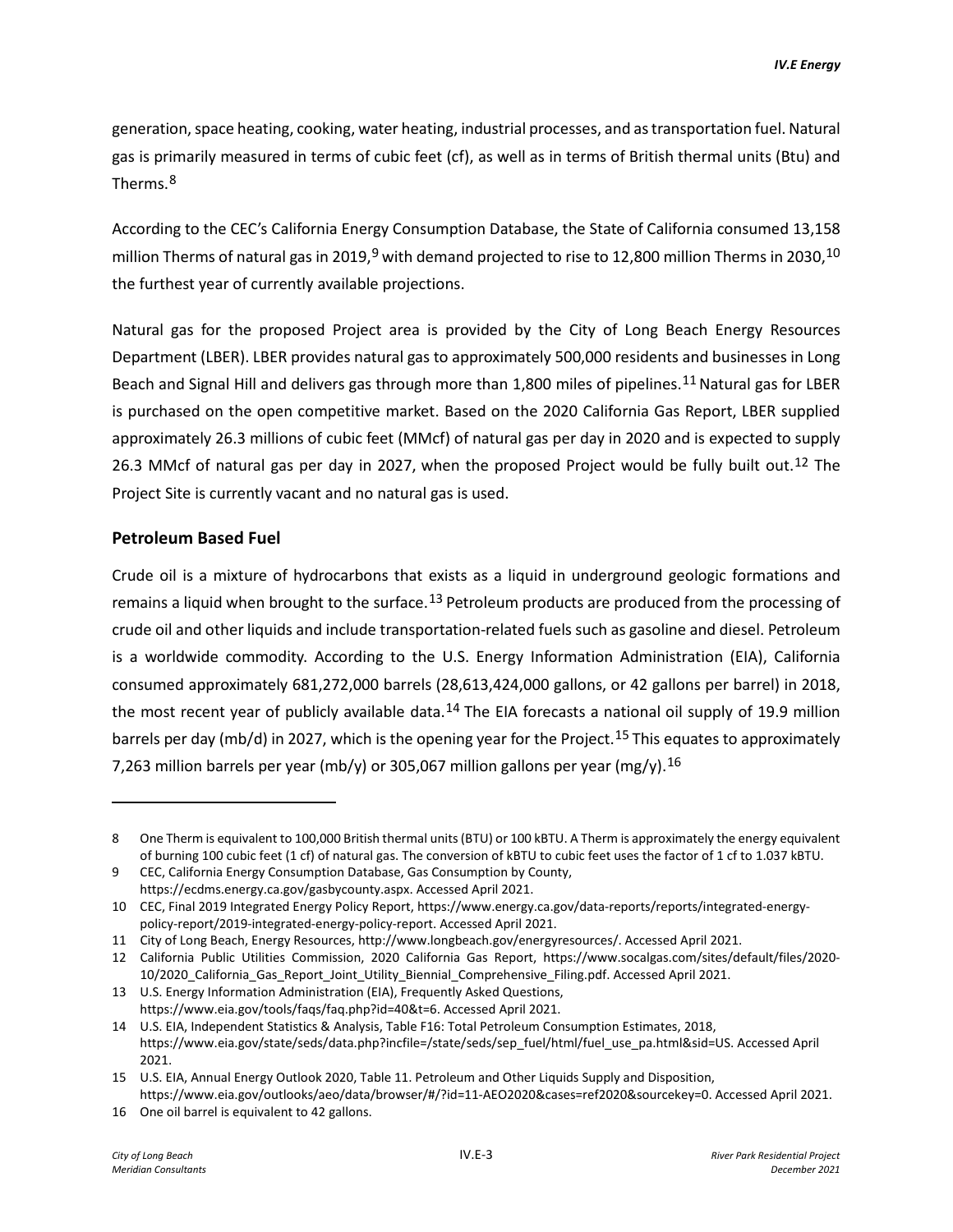Over the last several decades, California has implemented several policies, rules, and regulations to improve vehicle efficiency, increase the development and use of alternative fuels, reduce air pollutants and GHGs emissions from the transportation sector, and reduce vehicle travel. Incentive programs, such as the CEC's Alternative and Renewable Fuel and Vehicle Technology Program (ARFVTP), are helping the State to reduce its dependency on gasoline. The CEC predicts that the demand for gasoline will continue to decline over the upcoming years, and there will be an increase in the use of alternative fuels.<sup>[17](#page-3-0)</sup>

## **3. REGULATORY SETTING**

#### **Federal Setting**

## *Corporate Average Fuel Economy (CAFE) Standards*

Established by the U.S. Congress in 1975, the CAFE standards reduce energy consumption by increasing the fuel economy of cars and light trucks. The National Highway Traffic Safety Administration (NHTSA) and the United States Environmental Protection Agency (USEPA) jointly administer the CAFE standards. The U.S. Congress has specified that CAFE standards must be set at the "maximum feasible level" with consideration given for: (1) technological feasibility; (2) economic practicality; (3) effect of other standards on fuel economy; and (4) need for the nation to conserve energy. When these standards are raised, automakers respond by creating a more fuel-efficient fleet. In 2012, the NHTSA established final passenger car and light truck CAFE standards for model years 2017 through 2021, which the agency projects will require in model year 2021, on average, a combined fleet-wide fuel economy of 40.3 to 41.0 miles per gallons (mpg). In March 2020, the United States Department of Transportation (USDOT) and the USEPA issued the final Safer Affordable Fuel-Efficient (SAFE) Vehicles Rule, which amends existing CAFE standards and tailpipe carbon dioxide emissions standards for passenger cars and light trucks and establishes new standards covering model years 2021 through 2026.[18](#page-3-1)

Fuel efficiency standards for medium- and heavy-duty trucks have been jointly developed by USEPA and NHTSA. The Phase 1 heavy-duty truck standards apply to combination tractors, heavy-duty pickup trucks and vans, and vocational vehicles for model years 2014 through 2018, and result in a reduction in fuel consumption from 6 to 23 percent over the 2010 baseline, depending on the vehicle type.[19](#page-3-2) USEPA and NHTSA have also adopted the Phase 2 heavy-duty truck standards, which cover model years 2021 through

<span id="page-3-0"></span><sup>17</sup> CEC, Final 2019 Integrated Energy Policy Report, https://www.energy.ca.gov/data-reports/reports/integrated-energypolicy-report/2019-integrated-energy-policy-report. Accessed April 2021.

<span id="page-3-1"></span><sup>18</sup> National Highway Traffic Safety Administration (NHTSA), Corporate Average Fuel Economy standards, https://www.nhtsa.gov/laws-regulations/corporate-average-fuel-economy. Accessed April 2021.

<span id="page-3-2"></span><sup>19</sup> United States Environmental Protection Agency (USEPA), Fact Sheet: EPA and NHTSA Adopt First-Ever Program to Reduce Greenhouse Gas Emissions and Improve Fuel Efficiency of Medium- and Heavy-Duty Vehicles, August 2011, https://nepis.epa.gov/Exe/ZyPDF.cgi/P100BOT1.PDF?Dockey=P100BOT1.PDF. Accessed April 2021.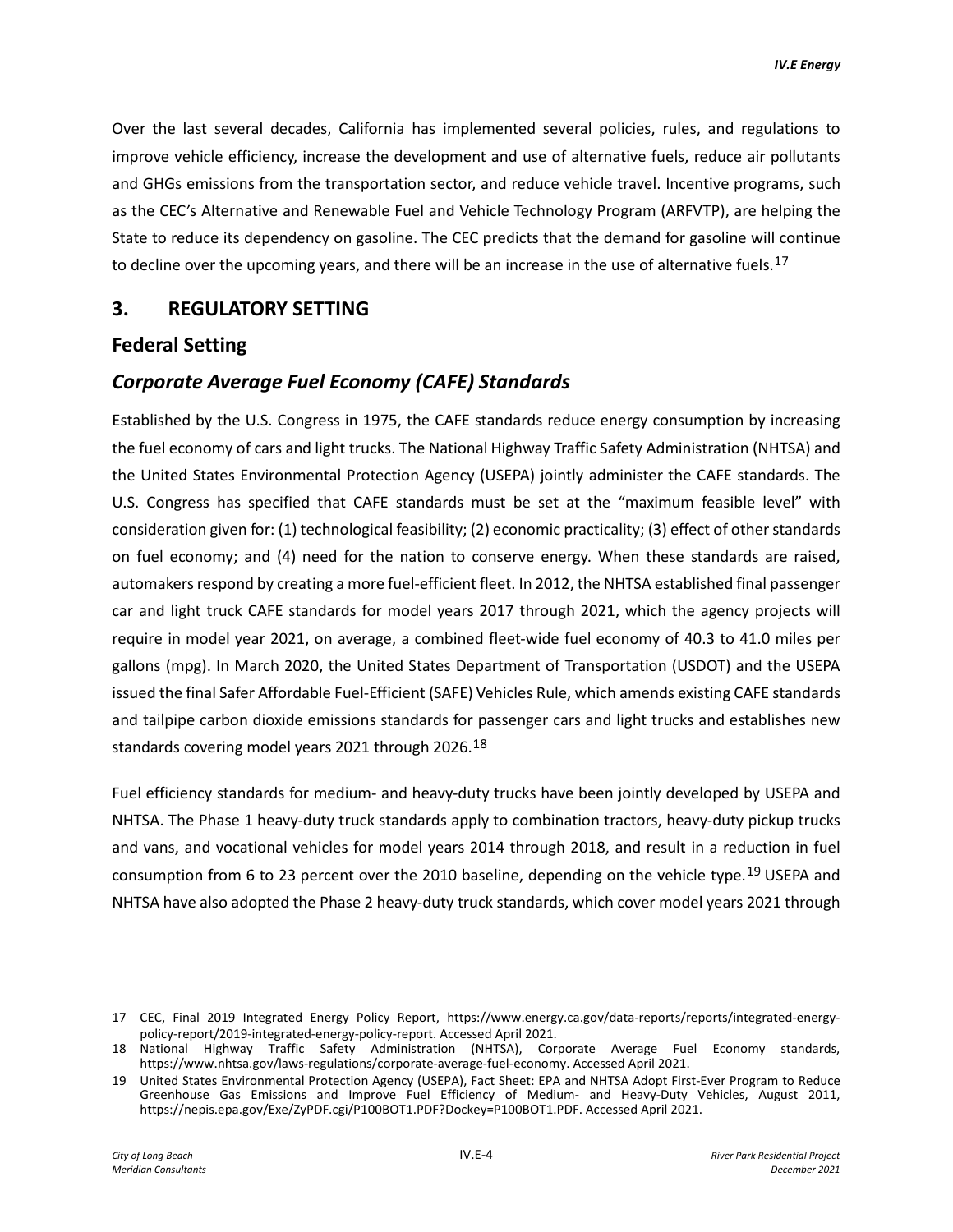2027 and require the phase-in of a 5 to 25 percent reduction in fuel consumption over the 2017 baseline depending on the compliance year and vehicle type.<sup>[20](#page-4-0)</sup>

#### **State Setting**

#### *State Senate Bill 1389*

Senate Bill (SB) 1389 (PRC Sections 25300–25323; SB 1389) requires the development of an integrated plan for electricity, natural gas, and transportation fuels. The CEC must adopt and transmit to the Governor and Legislature an Integrated Energy Policy Report every two years. The CEC prepares updates to these assessments and associated policy recommendations in alternate years (PRC Section 25302[d]). Preparation of the Integrated Energy Policy Report involves close collaboration with federal, State, and local agencies and a wide variety of stakeholders in an extensive public process to identify critical energy issues and develop strategies to address those issues. The most recently approved report and update, the 2019 Integrated Energy Policy Report Update, addresses the State's implementation of SB 350, integrated resource planning, distributed energy resources, transportation electrification, electricity system resilience and efficiency, barriers faced by disadvantaged communities, demand response, renewable energy, natural gas supplies, preliminary transportation energy demand forecast, and climate adaptation and resiliency.<sup>[21](#page-4-1)</sup> In March 2021, the CEC released a Scoping Order for the 2021 Integrated Energy Policy Report.[22](#page-4-2)

#### *Renewables Portfolio Standard*

As amended by SB 350, California's Renewables Portfolio Standard (RPS) requires retail sellers of electric services to increase procurement from eligible renewable energy resources to 33 percent of total retail sales by 2020, 40 percent of total retail sales by 2024, 45 percent of total retail sales by 2027, and 50 percent of total retail sales by 2030. SB 100, signed on September 10, 2018, is the 100 Percent Clean Energy Act of 2018. SB 100 updates the goals of California's RPS and SB 350 to the following: achieve 50 percent renewable resources target by December 31, 2026 and achieve a 60 percent target by December 31, 2030. SB 100 also requires that eligible renewable energy resources and zero-carbon resources supply 100 percent of retail sales of electricity to California end-use customers and 100 percent of electricity procured to serve all State agencies by December 31, 2045.

<span id="page-4-0"></span><sup>20</sup> USEPA, Federal Register/Vol. 81, No. 206/Tuesday, Greenhouse Gas Emissions and Fuel Efficiency Standards for Mediumand Heavy-Duty Engines and Vehicles—Phase 2, October 25, 2016, https://www.gpo.gov/fdsys/pkg/FR-2016-10- 25/pdf/2016-21203.pdf. Accessed April 2021.

<span id="page-4-1"></span><sup>21</sup> CEC, Final 2019 Integrated Energy Policy Report, https://www.energy.ca.gov/data-reports/reports/integrated-energypolicy-report/2019-integrated-energy-policy-report. Accessed April 2021.

<span id="page-4-2"></span><sup>22</sup> CEC, Scoping Order for the 2021 Integrated Energy Policy Report, https://www.energy.ca.gov/datareports/reports/integrated-energy-policy-report/2021-integrated-energy-policy-report. Accessed April 2021.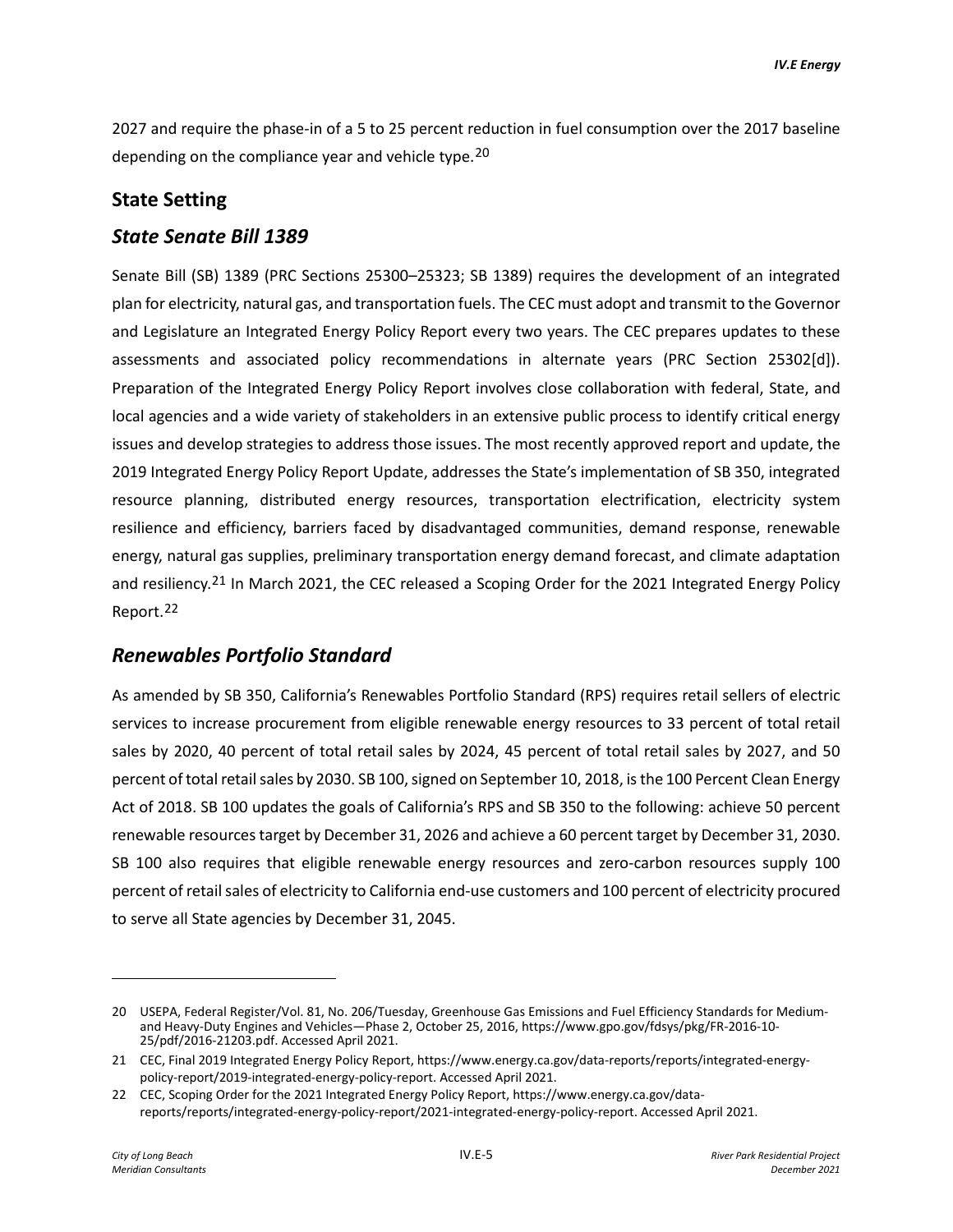SB 100 requires the CEC, California Public Utilities Commission (CPUC), and California Air Resources Board (CARB) to complete a joint agency report to the Legislature evaluating the 100 percent zero-carbon electricity policy. In consultation with all California balancing authorities and as part of a public process, the three agencies will issue a report to the Legislature by January 1, 2021, and at least every four years afterward. The joint report shall include: (1) a review of the 100 percent zero-carbon policy focused on technologies, forecasts, then-existing transmission, and the maintenance of safety, environmental and public safety protection, affordability, and system and local reliability; (2) an evaluation identifying the potential benefits and impacts on system and local reliability associated with achieving the policy; (3) an evaluation identifying the nature of any anticipated financial costs and benefits to electric, gas, and water utilities, including customer rate impacts and benefits; (4) the barriers to, and benefits of, achieving the policy; and (5) alternative scenarios in which the policy can be achieved and the estimated costs and benefits of each scenario.

### *California's Energy Efficiency Standards for Residential and Nonresidential Buildings*

Part 6 of Title 24 of the CCR, regulates the design of building shells and building components. The standards are updated periodically to allow for consideration and possible incorporation of new energy efficiency technologies and methods. The CEC published the 2019 California Building Standards Code (Cal. Code Regs., Title 24) July 1, 2019, with an effective date of January 1, 2020.<sup>[23](#page-5-0)</sup>

In addition to the CEC's efforts, in 2008, the California Building Standards Commission adopted the nation's first green building standards. The California Green Building Standards Code (Part 11 of Title 24), commonly referred to as CALGreen, establishes voluntary and mandatory standards pertaining to the planning and design of sustainable site development, energy efficiency, water conservation, material conservation, and interior air quality. CALGreen is periodically amended; the most recent 2019 standards became effective on January 1, 2020.

The CEC periodically amends and enforces Appliance Efficiency Regulations contained in Title 20 of the CCR. The regulations establish water and energy efficiency standards for both federally regulated appliances and non-federally regulated appliances. The most current Appliance Efficiency Regulations, dated January 2019 cover 23 categories of appliances (e.g., refrigerators; plumbing fixtures; dishwashers; clothes washer and dryers; televisions, etc.) and apply to appliances offered for sale in California.[24](#page-5-1)

<span id="page-5-0"></span><sup>23</sup> CEC, 2019 Building Energy Efficiency Standards, https://www.energy.ca.gov/title24/2019standards/. Accessed April 2021.

<span id="page-5-1"></span><sup>24</sup> CEC, Appliance Efficiency Standards Scheduled to Take Effect in 2019,

http://calenergycommission.blogspot.com/2018/12/appliance-efficiency-standards.html. Accessed April 2021.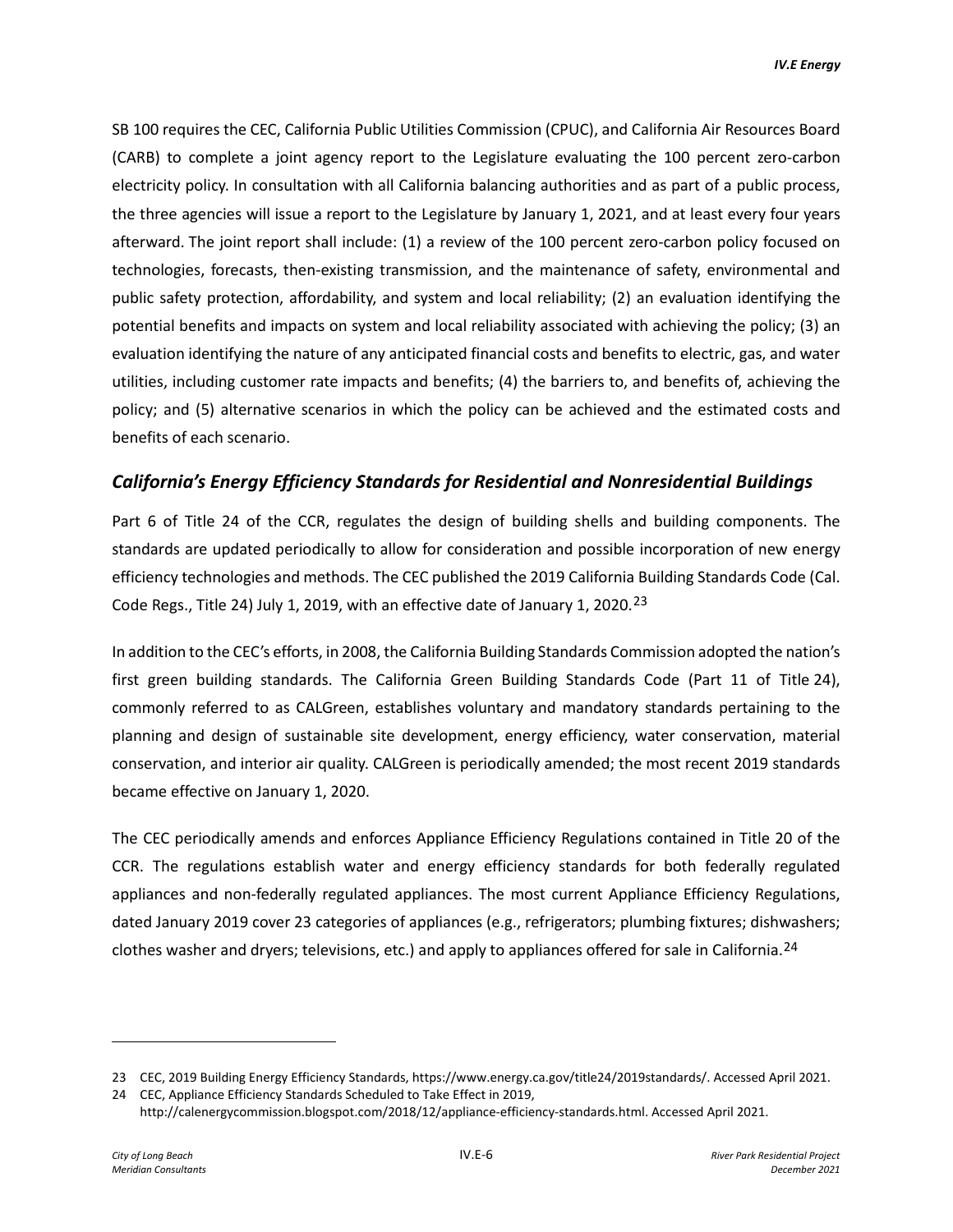## *Transportation Sector Energy Related Regulations*

**Section IV.G: Greenhouse Gas Emissions** of this Draft EIR discusses various statutes that address climate change, which also address energy generation and consumption. As expressed in these statutes, meeting the State's climate change goals requires focused action to quickly transform the State's energy system away from fuels that generate GHGs. The following statutes direct various State agencies to conduct assessments and forecasts that are used to develop recommendations for energy policies and programs that conserve State resources, provide reliable energy, protect the environment, enhance the State's economy, and protect public health and safety.

The State has provided a climate policy portfolio that addresses emissions across sectors including electricity, buildings, transportation, land use and agriculture, and industry. The transportation sector is the largest source of GHG emissions in the State and various State policies call for speeding the transition to zero-emission vehicles (ZEVs), which among other things reduce energy use, including:

- The CARB's Scoping Plan, which describes California's approach for achieving its GHG reduction goals. The plan was developed in 2008 and updated in 2014 and 2017;
- Executive Order B-16-2012 set a goal of reaching 1.5 million ZEVs on California roadways by 2025; and
- Executive Order B-48-18 calls for at least 5 million ZEVs on California roads by 2030 and spurs the installation of 250,000 plug-in electric vehicle chargers, including 10,000 direct fast current chargers, and 200 hydrogen refueling stations by 2025.

Executive Order B-55-18 established a Statewide goal to achieve carbon neutrality by 2045. Although these statutes are broader than the energy sector, reducing GHG emissions from California's energy system, including transportation, is a fundamental part of the effort to reduce reliance on fossil fuels.

Other State regulations that indirectly reduce fuel consumption include:

- AB 1493 (Pavley, 2002), which required CARB to adopt regulations to reduce GHG emissions from noncommercial passenger vehicles and light-duty trucks for model years 2009–2016.[25](#page-6-0)
- EO S-1-07, as issued by Governor Schwarzenegger, called for a 10 percent or greater reduction in the average fuel carbon intensity for transportation fuels in California regulated by CARB by 2020.<sup>[26](#page-6-1)</sup>

<span id="page-6-0"></span><sup>25</sup> California Air Resources Board (CARB), Clean Car Standards—Pavley, Assembly Bill 1943, www.arb.ca.gov/cc/ccms/ccms.htm. Accessed April 2021.

<span id="page-6-1"></span><sup>26</sup> Carbon intensity is a measure of the GHG emissions associated with the various production, distribution, and use steps in the "lifecycle" of a transportation fuel.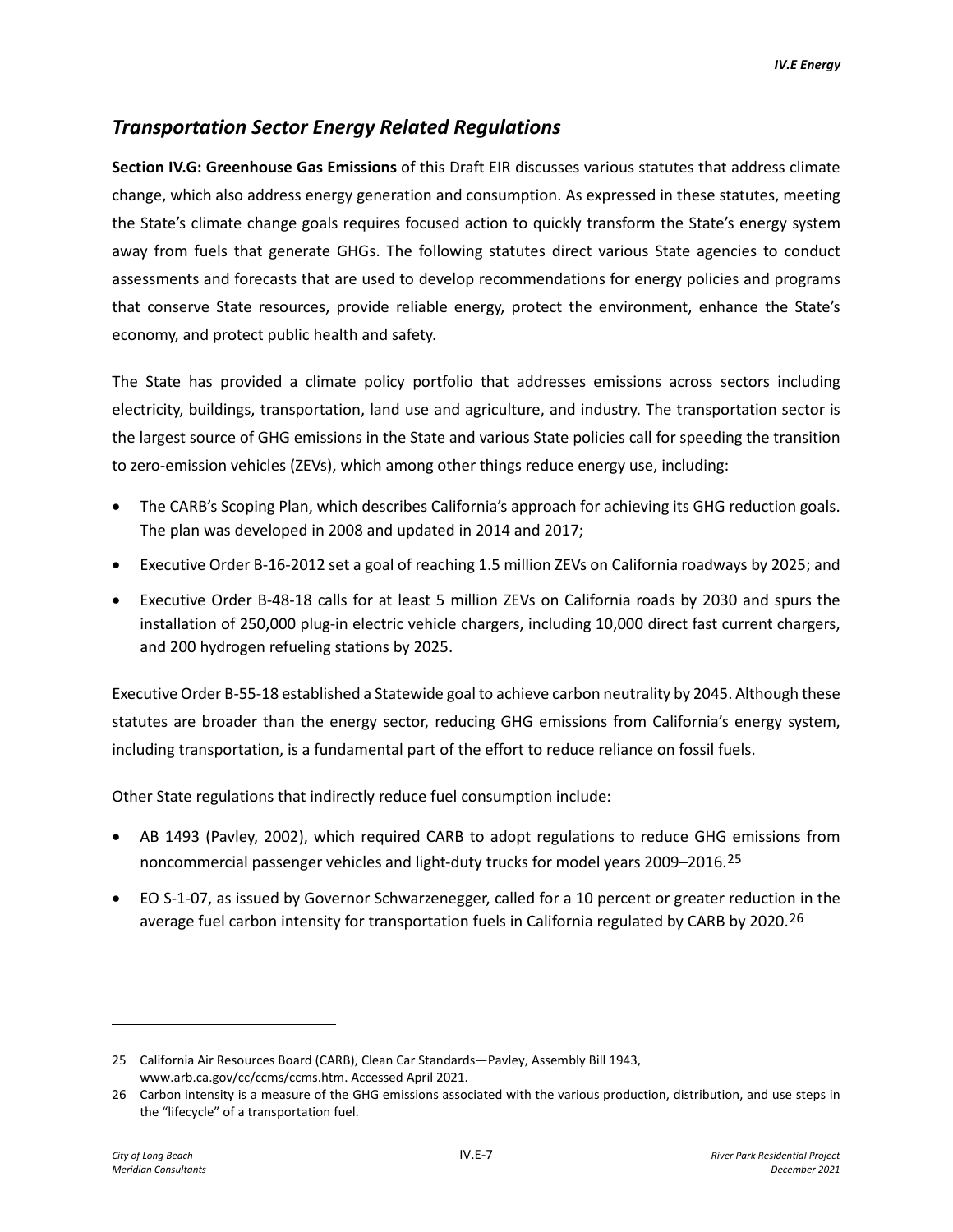## *Executive Order S-03-05*

Executive Order S-03-05 mandates that California emit 80 percent fewer GHGs in 2050 than it emitted in 1990. Energy efficiency and reduced vehicle miles traveled (VMT) would play important roles in achieving this goal. As previously mentioned, GHG reduction efforts increase energy efficiency which also reduces the consumption of petroleum-based fuels.

## *California Air Resources Board*

In 2012, CARB approved the Advanced Clean Cars (ACC) program, an emissions-control program for passenger vehicles and light-duty trucks for model years 2017–2025, thereby continuing the regulatory framework established under the Pavley standards beyond model year 2016. The program combines the control of smog, soot, and GHG emissions with requirements for greater numbers of zero-emission vehicles. The components of the Advanced Clean Cars program include the Low-Emission Vehicle (LEV) regulations that reduce criteria pollutants and GHG emissions from light- and medium-duty vehicles, and the ZEV regulation, which requires manufacturers to produce an increasing number of pure ZEVs (meaning battery electric and fuel cell electric vehicles), with provisions to also produce plug-in hybrid electric vehicles (PHEV) in the 2018 through 2025 model years.<sup>[27](#page-7-0)</sup> Consistent with the other State-reduction policies geared toward reducing GHG emissions, the efforts to speed up integration of ZEVs and PHEVs would reduce the consumption of petroleum based fuels.

The Airborne Toxic Control Measure to Limit Diesel-Fueled Commercial Motor Vehicle Idling (Title 13, CCR Division 3, Chapter 10, Section 2435) was adopted to reduce public exposure to diesel particulate matter and other air contaminants by limiting the idling of diesel-fueled commercial motor vehicles. This section applies to diesel-fueled commercial motor vehicles with gross vehicular weight ratings of greater than 10,000 pounds that are or must be licensed for operation on highways. Reducing idling of diesel-fueled commercial motor vehicles reduces the amount of petroleum-based fuel used by this class of vehicles.

The Regulation to Reduce Emissions of Diesel Particulate Matter, Oxides of Nitrogen, and other Criteria Pollutants, from In-Use Heavy-Duty Diesel-Fueled Vehicles (Title 13, CCR Division 3, Chapter 1, Section 2025) was adopted to reduce emissions of diesel particulate matter, oxides of nitrogen (NOx) and other criteria pollutants from in-use diesel-fueled vehicles. This regulation is phased, with full implementation by 2023 with compliance resulting in this class of vehicles using petroleum-based fuel in a more efficient manner thereby reducing diesel fuel consumption.

<span id="page-7-0"></span><sup>27</sup> CARB, California's Advanced Clean Cars Program, www.arb.ca.gov/msprog/acc/acc.htm. Accessed April 2021.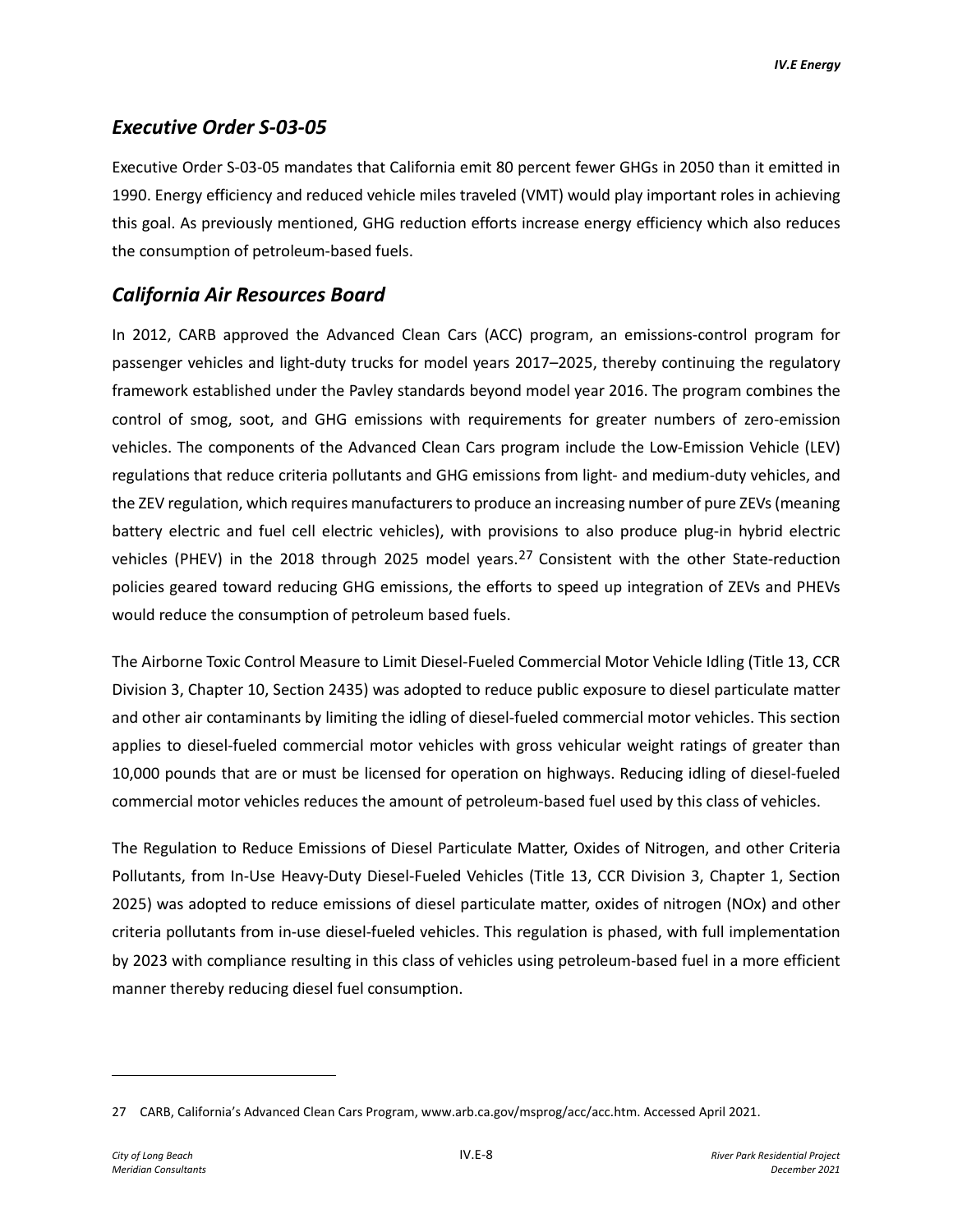CARB is responsible for enforcing CCR Title 13 Sections 2449(d)(3) and 2485, which limit idling from both on-road and off-road diesel-powered equipment to no greater than five minutes at any location. Reducing idling of diesel-fueled commercial motor vehicles reduces the amount of petroleum-based fuel used by the vehicle.

### *Sustainable Communities Strategy*

SB 375, the Sustainable Communities and Climate Protection Act, coordinates land use planning, regional transportation plans, and funding priorities to reduce GHG emissions from passenger vehicles through better-integrated regional transportation, land use, and housing planning that provides easier access to jobs, services, public transit, and active transportation options. These actions achieve their objectives in part through increased energy efficiency. Specific to energy conservation, electric vehicles, natural gas vehicles, transit/rail; more compact development patterns that reduce vehicle travel also demand less energy per capita. Reducing vehicle travel also reduces energy related to producing and distributing fuels and vehicles as well as the construction and maintenance of roads.

## *California Environmental Quality Act*

In accordance with Appendix F and G of the CEQA Guidelines, and in order to ensure that energy implications are considered in project decisions, EIRs are required to include a discussion of the potential significant energy impacts of proposed projects, with particular emphasis on avoiding or reducing inefficient, wasteful, and unnecessary consumption of energy (PRC Section 21100(b)(3)). The 2020 update to Appendix G of the CEQA Guidelines now provides that if a project would result in potentially significant environmental effects due to wasteful, inefficient, or unnecessary consumption of energy resources, or conflict with or obstruct a State or local plan for renewable energy or energy efficiency, then an EIR shall be prepared for the project that includes mitigation measures for that energy use. The EIR's analysis should include the project's energy use for all project phases and components, including transportation-related energy, during construction and operation. In addition to building code compliance, other relevant considerations may include, among others, the project's size, location, orientation, equipment use and any renewable energy features that could be incorporated into the project as further described below under Appendix F of the CEQA Guidelines.

Appendix F of the CEQA Guidelines provides a list of energy-related topics that may be discussed in an EIR, where topics are applicable or relevant to the project, including:

• The project's energy requirements and its energy use efficiencies by amount and fuel type for each stage of the project including construction, operation, maintenance, and/or removal. If appropriate, the energy intensiveness of materials may be discussed;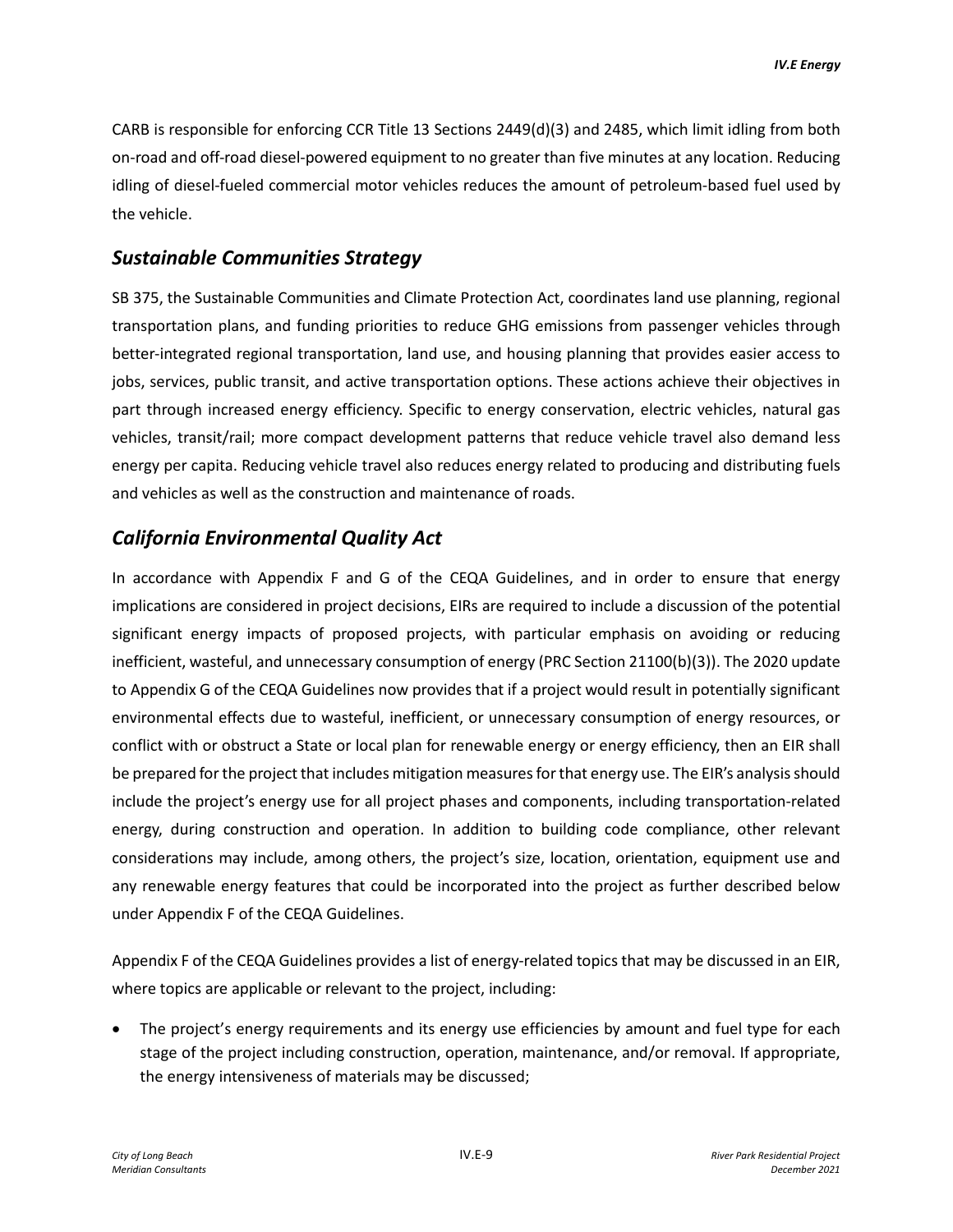- The effects of the project on local and regional energy supplies and on requirements for additional capacity;
- The effects of the project on peak and base period demands for electricity and other forms of energy;
- The degree to which the project complies with existing energy standards;
- The effects of the project on energy resources; and
- The project's projected transportation energy use requirements and its overall use of efficient transportation alternatives.

### **Regional and Local Setting**

### *Southern California Association of Governments*

SCAG's 2016 Regional Transportation Plan/Sustainable Communities Strategy (RTP/SCS) presents a longterm transportation vision through the year 2040 for the six-county region of Imperial, Los Angeles, Orange, Riverside, San Bernardino, and Ventura Counties.[28](#page-9-0) The 2016 RTP/SCS includes land use strategies that focus on urban infill growth and walkable, mixed-use communities in existing urbanized and opportunity areas. More mixed-use, walkable, and urban infill development would be expected to accommodate a higher proportion of growth in more energy-efficient housing types like townhomes, apartments, and smaller single-family homes, as well as more compact commercial building types. More compact development patterns that reduce vehicle travel also demand less water per capita and reduce conversion of natural and working lands. Furthermore, the 2016 RTP/SCS includes transportation investments and land use strategies that encourage carpooling, increase transit use, active transportation opportunities, and promote more walkable and mixed-use communities, which would potentially help to reduce vehicle travel, ultimately reducing the consumption of petroleum-based fuels and the energy demands necessary for producing and distributing fuels and vehicles, as well as the construction and maintenance of roads.

SCAG has also released the 2020-2045 RTP/SCS (Connect SoCal), on November 14, 2019 for public input and comment and closed on the comment period on January 24, 2020. On September 3, 2020, SCAG's Regional Council approved and adopted the Connect SoCal plan which, similar to the 2016-2040 RTP/SCS, sets forth goals, policies, and programs intended to reduce GHG emissions, improve active transportation, and promote development near existing transportation networks. The 2020-2045 RTP/SCS focuses on a

<span id="page-9-0"></span><sup>28</sup> Southern California Association of Governments (SCAG), 2016-2040 Regional Transportation Plan/Sustainable Communities Strategy, http://scagrtpscs.net/Pages/FINAL2016RTPSCS.aspx. Accessed April 2021.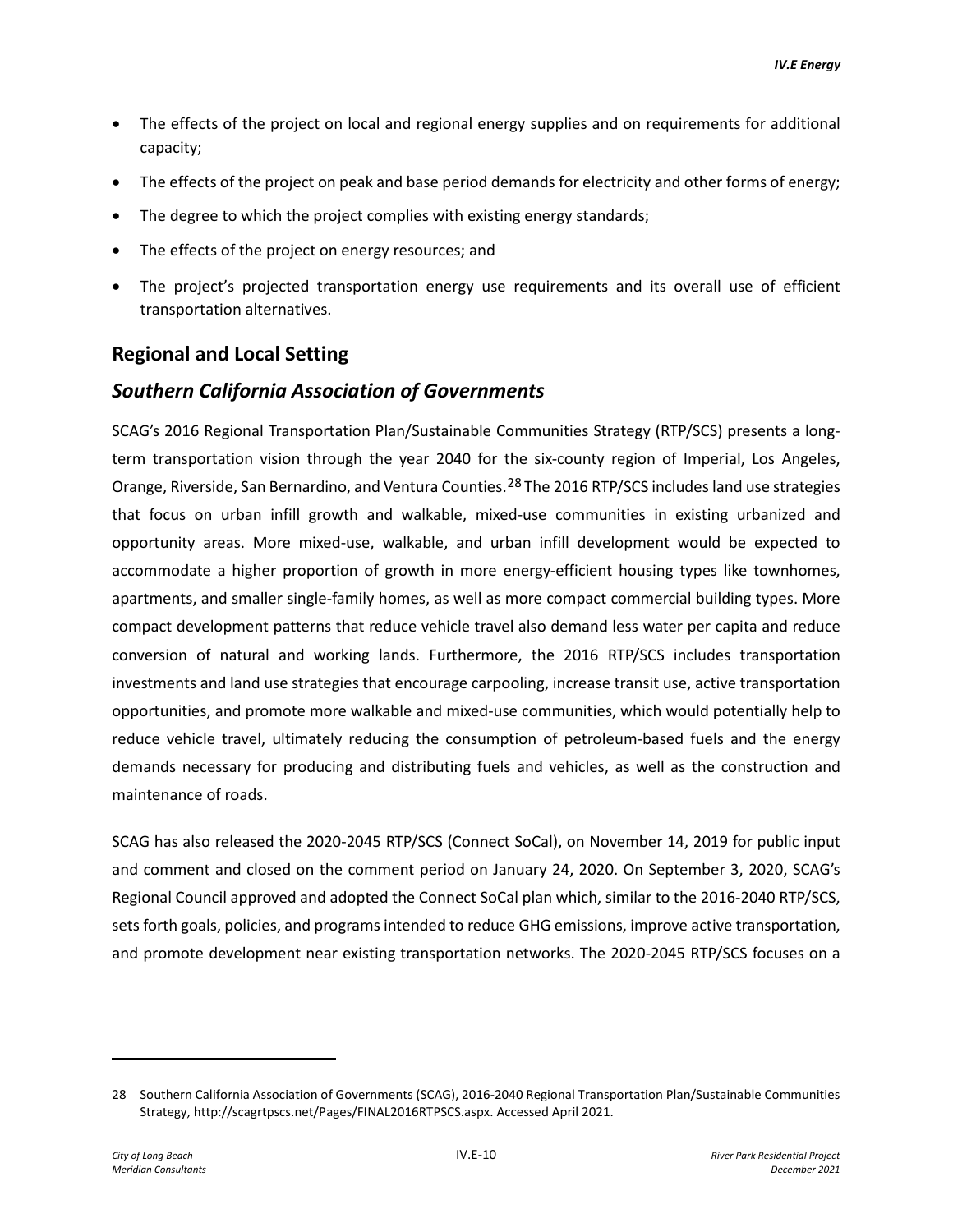more prosperous mobile approach through implementing planning strategies that focus on transportation networks.[29](#page-10-0)

### **Local Setting**

## *City of Long Beach General Plan*

The Air Quality Element of the City of Long Beach General Plan was adopted in 1996 and sets forth the goals, objectives, and policies that guide the City in the implementation of its air quality improvement programs and strategies. This Element includes the following energy related goals and policies which are applicable to the Project.

| Goal 7:              | Reduce emissions through reduced energy consumption. |                                                                                                                          |                                                                                                       |  |  |  |  |  |
|----------------------|------------------------------------------------------|--------------------------------------------------------------------------------------------------------------------------|-------------------------------------------------------------------------------------------------------|--|--|--|--|--|
|                      | <b>Policy 7.1:</b>                                   | Reduce<br>through<br><b>Energy Conservation.</b><br>consumption<br>energy<br>conservation improvements and requirements. |                                                                                                       |  |  |  |  |  |
| <b>Action 7.1.4:</b> |                                                      |                                                                                                                          | Encourage the incorporation of energy conservation features in<br>the design of all new construction. |  |  |  |  |  |

# *City of Long Beach Municipal Code*

Section 21.45.400 of the Long Beach Municipal Code (LBMC) further regulates public and private development to include various standards that promote green buildings. A green building, also known as a sustainable building, is a structure that is designed, built, renovated, operated, or reused in an ecological and resource-efficient manner. Green buildings are designed to meet certain objectives such as protecting occupant health; improving employee productivity; using energy, water, and other resources more efficiently; and reducing the overall impact on the environment. The City of Long Beach recognizes the benefit of green buildings and establishes a green building program.

## *City of Long Beach Green Building Ordinance*

On May 12, 2009, the Long Beach City Council approved Ordinance No. ORD- 09-0013 (Subsection 21.45.400—Green Building Standards for Public and Private Development). The following types of project shall meet the intent of the U.S. Green Building Council's Leadership in Energy and Environmental Design (LEED®) program at the Certified level:

- A new residential or mixed use building of 50 dwelling units and 50,000 gross square feet or more.
- A new mixed use, or non-residential building of 50,000 square feet or more of gross floor area;

<span id="page-10-0"></span><sup>29</sup> Southern California Association of Governments (SCAG), Connect SoCal: 2020-2045 Regional Transportation Plan/Sustainable Communities Strategies Draft, Chapter 1, https://scag.ca.gov/connect-socal. Accessed April 2021.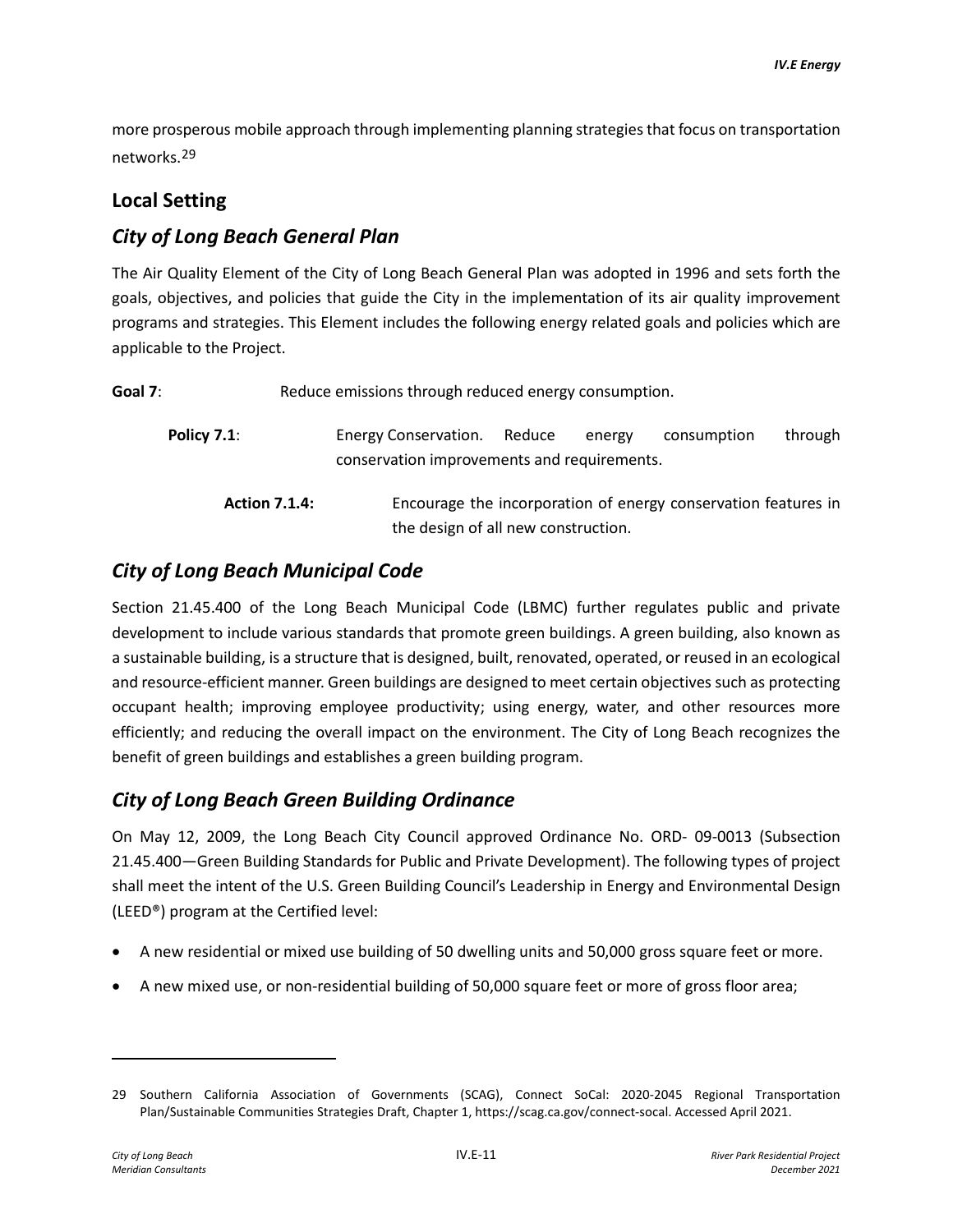- The alteration of an existing residential or mixed use building that results in the addition of 50 dwelling units and 50,000 gross square feet or more;
- The alteration of an existing mixed use, or non-residential building that results in the expansion of 50,000 gross square feet or more; and
- A new construction or substantial rehabilitation project for which the City provides any portion of funding.

## **4. ENVIRONMENTAL IMPACTS**

## *Thresholds of Significance*

To assist in determining whether the proposed Project would have a significant effect on the environment, the City finds the proposed Project may be deemed to have a significant impact related to energy if it would:

- **Threshold ENE-1: Result in potentially significant environmental impact due to wasteful, inefficient, or unnecessary consumption of energy resources, during project construction or operation?**
- **Threshold ENE-2: Conflict with or obstruct a State or local plan for renewal energy or energy efficiency?**

## **5. METHODOLOGY**

## **Construction**

Electricity usage associated with the supply and conveyance of water used for dust control during construction was calculated using CalEEMod. Developed by the California Air Pollution Control Officers Association (CAPCOA), CalEEMod is a Statewide land use emissions computer model that estimates construction and operational emissions from a variety of land use projects.<sup>[30](#page-11-0)</sup> This section utilizes the GHG worksheets and CalEEMod output data found in **Appendix IV.B.1** to this Draft EIR. Electricity used to power lighting, electronic equipment, and other construction activities necessitating electrical power would be temporary, limited, and would cease upon the completion of construction. In terms of natural gas, construction activities typically do not involve the consumption of natural gas, and, as such, natural gas consumption associated with construction activities was assumed to be negligible.

Fuel consumption from on-site off-road heavy-duty construction equipment was calculated based on the equipment mix and usage factors provided in the CalEEMod construction output files included in **Appendix** 

<span id="page-11-0"></span><sup>30</sup> California Air Pollution Control Officers Association, CalEEMod (2017), Accessed May 2020, http://www.caleemod.com.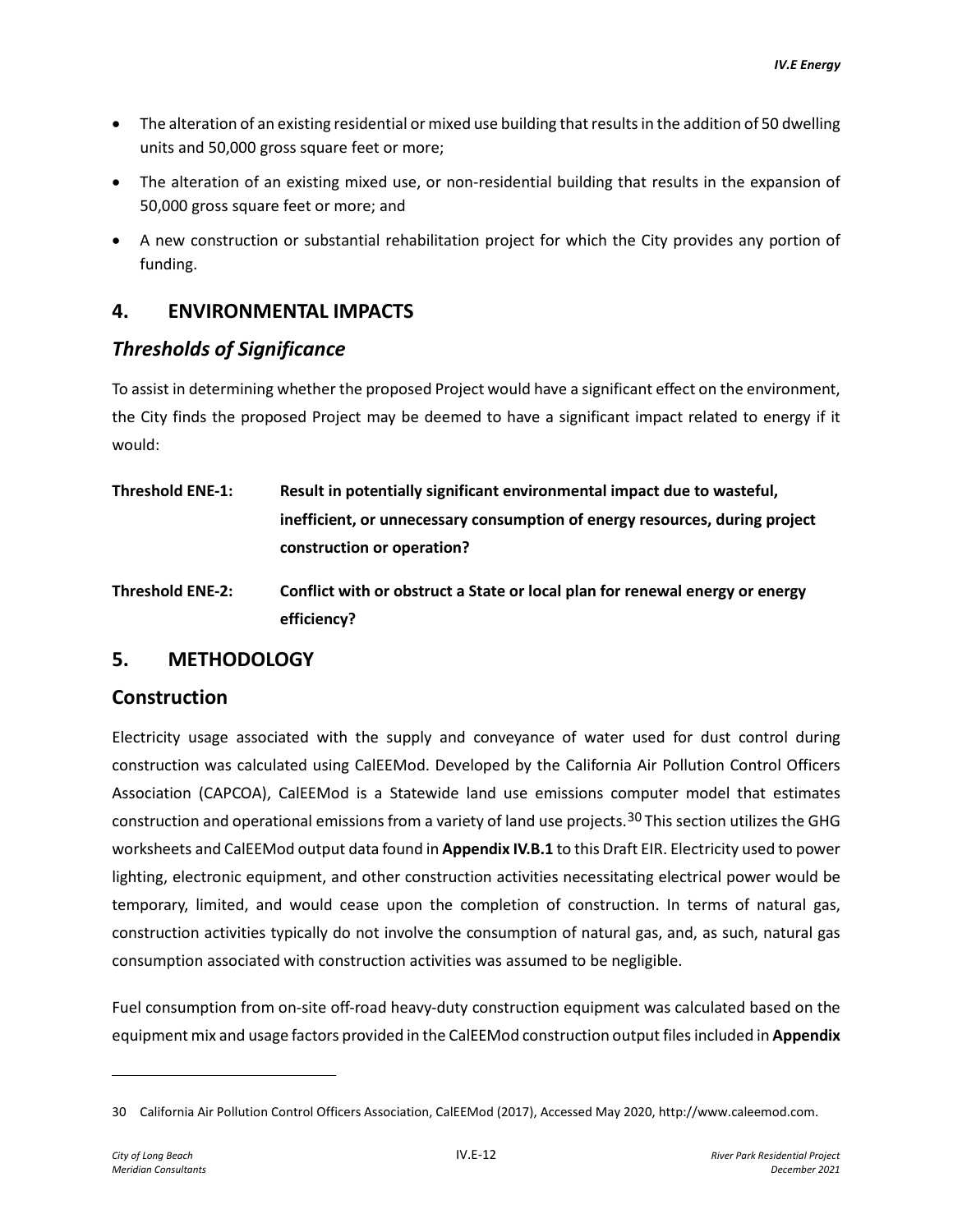**IV.G.1** of this Draft EIR. The total horsepower was then multiplied by fuel usage estimates per horsepowerhour included in Table A9-3-E of the South Coast Air Quality Management District's (SCAQMD) CEQA Air Quality Handbook. Fuel consumption from construction worker, vendor, and delivery trucks was calculated using the trip rates and distances provided in the CalEEMod construction output files. Total VMT was then calculated for each type of construction-related trip and divided by the corresponding county-specific miles per gallon factor using CARB's EMFAC 2017 model, which provides the total annual VMT and fuel consumed for each vehicle type. Consistent with CalEEMod, construction worker trips were assumed to include 50 percent light duty gasoline automobiles and 50 percent light duty gasoline trucks. Construction vendor and delivery trucks were assumed to be heavy-duty diesel trucks. Refer to **Appendix IV.E.1** of this EIR for detailed calculations.

# **Operation**

The Project's potential energy consumption analyzed the anticipated future demand of the proposed uses. The Project's anticipated electricity and natural gas demands during operation are based in the CalEEMod output data found in Appendix G to this Draft EIR. Potential petroleum impacts are associated with operational vehicle trips. Daily trip generation used in this analysis was based on the air quality worksheets and CalEEMod output data found in **Appendix IV.G.1** to this Draft EIR. Because CalEEMod does not directly estimate fuel consumption, fuel rate and VMT data from CARB's EMFAC 2017 model were used to develop fuel-efficiency factors for gasoline and diesel fuel, in units of miles per gallon. Based on the Project's annual VMT forecast, gasoline and diesel consumption rates were calculated using the County-specific miles per gallon based on the EMFAC 2017 model. Trip rate and trip length data from CalEEMod were used to estimate the total VMT of on-road motor vehicles that would occur from operational uses. The fuelefficiency factors were applied to the estimated VMT to determine the quantity of gasoline and diesel that would be used annually. The vehicle fleet mix for vehicles anticipated to visit the Project Site was calculated based on the EMFAC 2017 model for the County and was anticipated to be 93 percent gasoline and 7 percent diesel fuel. Supporting calculations are provided in **Appendix IV.E.1** of this Draft EIR. These calculations were used to determine if the proposed Project would cause the wasteful, inefficient and/or unnecessary consumption of energy as required by Appendix F of the CEQA Guidelines

## **6. PROJECT IMPACTS**

**Threshold ENE-1: Result in potentially significant environmental impact due to wasteful, inefficient, or unnecessary consumption of energy resources, during project construction or operation?**

As discussed previously, the proposed Project would consume energy during construction and operational activities. Sources of energy for these activities include electricity usage, natural gas consumption, and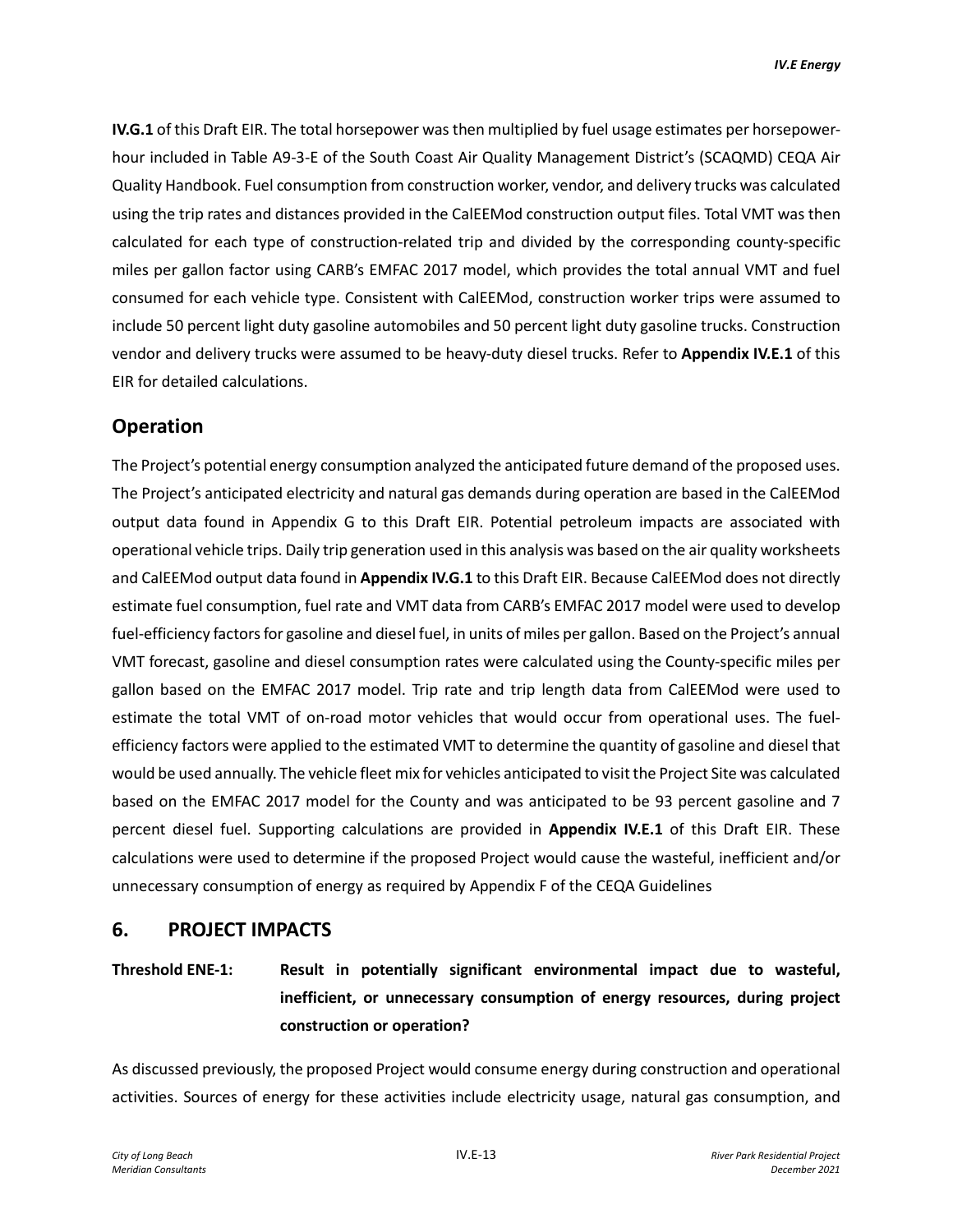transportation fuels such as diesel and gasoline. The analysis below includes the Project's energy requirements and energy use efficiencies by fuel type for Project construction and operations. For purposes of this analysis, Project maintenance would include activities such as painting, landscaping, and architectural coatings. Energy usage related to Project maintenance activities are included as part of Project operations.

#### *Construction Impacts*

During construction, energy would be consumed in the form of electricity associated with the conveyance of water used for dust control, and on a limited basis, powering lights, electronic equipment, or other construction activities necessitating electrical power. As discussed below, construction activities, including the construction of new buildings and facilities, typically do not involve the consumption of natural gas. Construction would also consume energy in the form of petroleum-based fuels associated with the use of off-road construction vehicles and equipment within the Project Site, construction worker travel, haul trips, and delivery trips.

As shown in **Table IV.E-1: Summary of Energy Use During Construction** and discussed below, a total of approximately 5,816 kilowatt-hours (kWh) of electricity, 601,083 gallons of diesel fuel, and 167,306 gallons of gasoline is estimated to be consumed during construction of the proposed Project.

| <b>Fuel Type</b>                               | Quantity |                 |  |  |
|------------------------------------------------|----------|-----------------|--|--|
| Electricity                                    |          | 5,816 kWh       |  |  |
| <b>Diesel</b>                                  |          |                 |  |  |
| Off-Road Construction Equipment <sup>man</sup> |          | 156,812 gallons |  |  |
| On-Road Construction Equipment <sup>b</sup>    |          | 444,270 gallons |  |  |
|                                                | Total    | 601,083 gallons |  |  |
| Gasoline                                       |          |                 |  |  |
| Off-Road Construction Equipment <sup>a</sup>   |          | 0 gallons       |  |  |
| On-Road Construction Equipment <sup>b</sup>    |          | 167,306 gallons |  |  |
|                                                | Total    | 167,306 gallons |  |  |

### **Table IV.E-1 Summary of Energy Use During Construction**

Source: Refer to **Appendix IV.E.1** for detailed calculations.

<sup>a</sup> Off-road construction equipment encompasses construction equipment on the project site (e.g., excavators, cranes, forklifts, etc.).

 $b$  On-road construction equipment encompasses construction worker trips, haul trips, and delivery trips.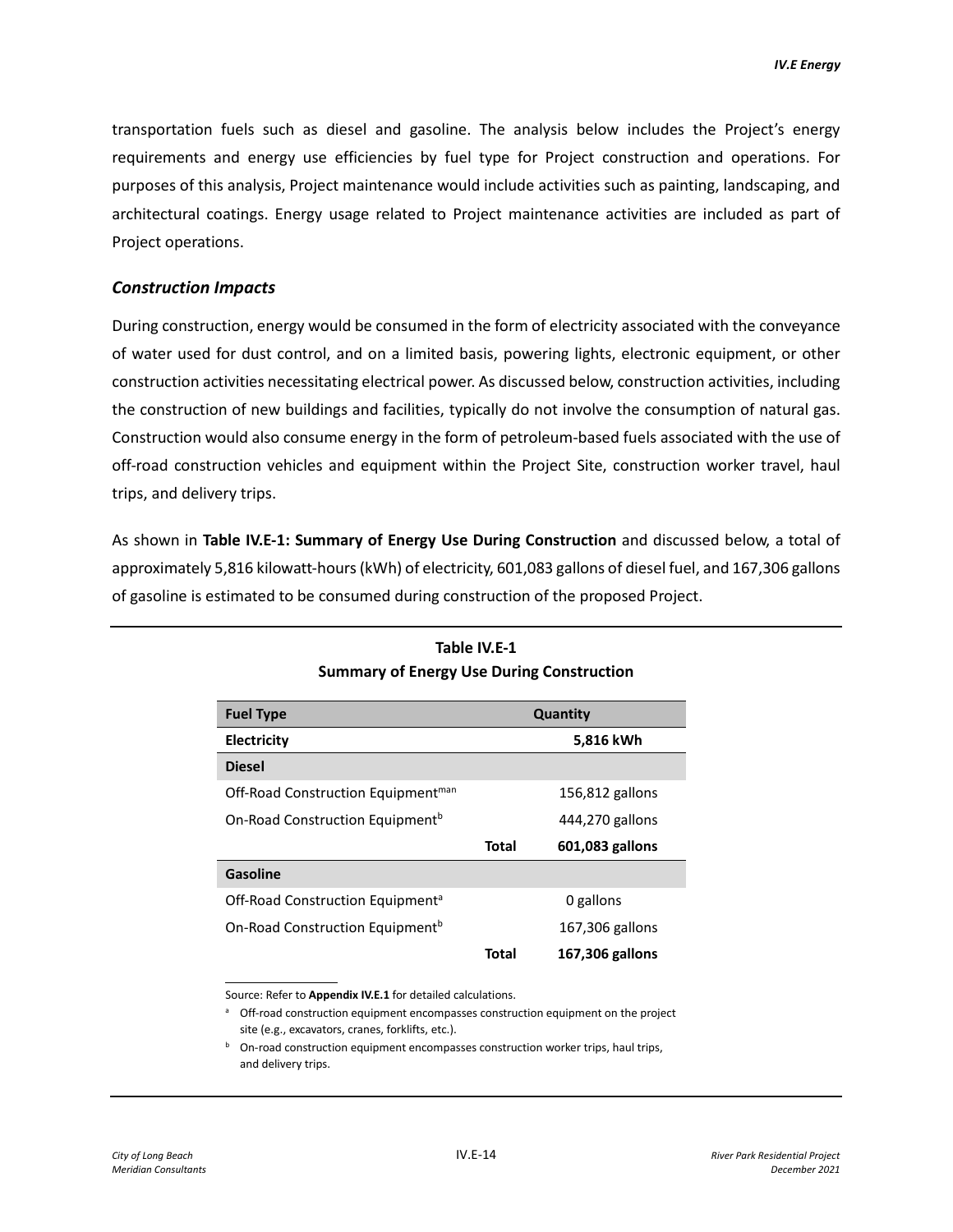#### **Electricity**

During construction, electricity would be consumed to supply and convey water for dust control and, on a limited basis, may be used to power lighting, electronic equipment, and other construction activities necessitating electrical power. Electricity would be supplied to the Project Site by SCE distribution infrastructure and would be obtained from existing substations and electrical lines in and around the Project Site.

As shown in **Table IV.E-1,** a total of approximately 5,816 kWh of electricity is anticipated to be consumed during construction. The electricity demand at any given time would vary throughout the construction period based on the construction activities being performed and would cease upon completion of construction. When not in use, electric equipment would be powered off so as to avoid unnecessary energy consumption. Additionally, Title 24 requirements would apply to construction lighting if duration were to exceed 120 days, which includes limits on the wattage allowed per specified area for energy conservation. Due to the relatively short duration of the construction process, and the fact that the extent of electricity consumption is inherent to construction projects of this size and nature, electricity consumption impacts would not be considered excessive or substantial with respect to regional supplies. Therefore, construction of the proposed Project would not result in wasteful, inefficient, or unnecessary consumption of electricity and impacts would be less than significant.

#### **Natural Gas**

Construction activities, including the construction of new buildings and facilities, typically do not involve the consumption of natural gas. Accordingly, natural gas would likely not be needed to support construction activities; thus, there would be little to no demand generated by construction. Therefore, construction of the proposed Project would not result in wasteful, inefficient, or unnecessary consumption of natural gas and impacts would be less than significant.

#### **Transportation Energy**

Project construction would consume energy in the form of petroleum-based fuels associated with use of off-road construction vehicles and equipment on the Project Site, construction worker travel to and from the Project Site, and delivery and haul truck trips (e.g., for deliveries of construction supplies and materials).

The petroleum-based fuel use summary provided in **Table IV.E-1** represents the amount of transportation energy that could potentially be consumed during construction based on a conservative set of assumptions. As shown, on- and off-road vehicles would consume an estimated 768,388 gallons of petroleum (167,306 gallons of gasoline and 601,083 gallons of diesel fuel) throughout the proposed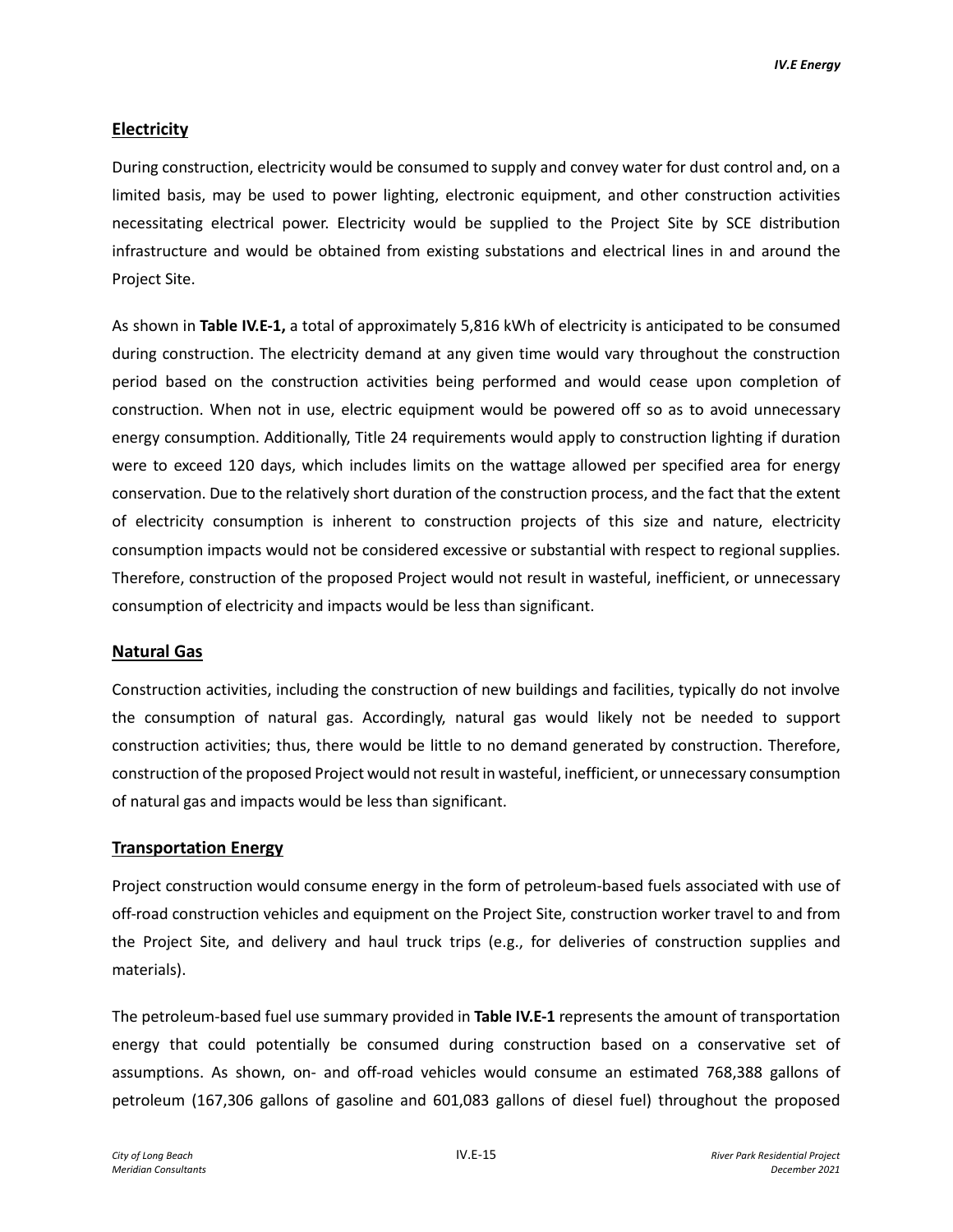Project's construction period. For purposes of comparison, the EIA forecasts a national oil supply of 20.39 million barrels (mb) per day in 2022, which is the first year of construction for the proposed Project.<sup>[31](#page-15-0)</sup> This equates to approximately 7,472 mb per year or 312,579 million gallons (mg) per year. Construction of the proposed Project would account for less than 0.01 percent of the projected annual oil supply in 2022.

Due to the relatively short duration of the construction process, and the fact that the extent of fuel consumption is inherent to construction projects of this size and nature, fuel consumption impacts would not be considered excessive or substantial with respect to regional fuel supplies. The energy demands during construction would be typical of construction projects of this size and would not necessitate additional energy facilities or distribution infrastructure. The proposed Project will also comply with Sections 2485 in Title 13 of the California Code of Regulations, which requires the idling of all diesel-fueled, commercial vehicles be limited to five minutes at any location. As a result, the proposed Project would not result in inefficient, or unnecessary consumption of transportation resources during construction. Accordingly, transportation resource demands during construction would be less than significant.

#### *Operation*

During operation of the Project, energy would be consumed for multiple purposes associated with the proposed residential uses, including, but not limited to, heating/ventilating/air conditioning (HVAC); refrigeration; lighting; and the use of electronics, equipment, and machinery. Energy would also be consumed during operation of the proposed Project in the form of water usage, solid waste disposal, and vehicle trips, among others. As shown in **Table IV.E-2: Summary of Annual Energy Use During Operation**, the Project's energy demand would be approximately 1,521,158 kWh of electricity per year and 4,298,930 kBTU per year or 11,358 cf (0.01 MMcf) per day.<sup>[32](#page-15-1)</sup> The proposed uses would consume 33,296 gallons of diesel fuel per year and 195,813 gallons of gasoline per year. These calculations incorporate regulatory requirements established by the California Building Code related to water and energy conservation, water quality, and green building practices including the City's requirement for LEED certification.

#### **Electricity**

As shown in **Table IV.E-2**, buildout of the proposed Project would result in a projected increase in the onsite demand for electricity, totaling 1,521,158 kWh (1.5 GWh) per year. SCE estimates that electricity consumption within its planning area will be approximately 125,000 GWh annually by 2027, when the

<span id="page-15-0"></span><sup>31</sup> EIA, Annual Energy Outlook 2020: Table 11. Petroleum and Other Liquids Supply and Disposition,

https://www.eia.gov/outlooks/aeo/data/browser/#/?id=11-AEO2020&cases=ref2020&sourcekey=0, Accessed April 2021.

<span id="page-15-1"></span><sup>32</sup> The conversion of kBTU to cubic feet uses the factor of 1 cf to 1.037 kBTU. Based on 365 days per year.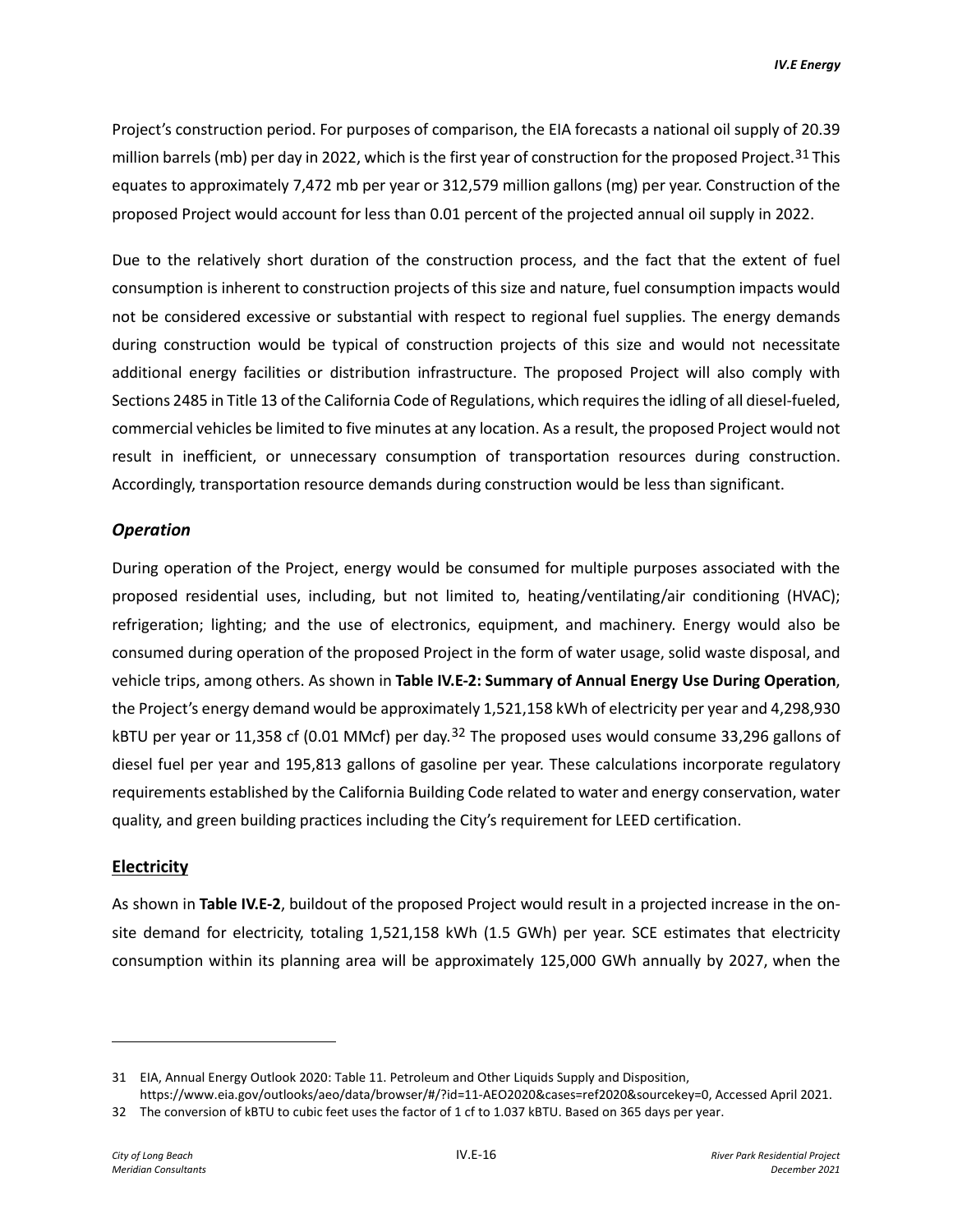proposed Project would be fully built out.<sup>[33](#page-16-0)</sup> The proposed Project would account for less than 0.01 percent of the 2027 annual consumption in SCE's planning area.<sup>[34](#page-16-1)</sup>

| <b>Source</b>            | <b>Units</b> | Quantity  |
|--------------------------|--------------|-----------|
| Electricity              |              |           |
| Condo/Townhouses         | kWh/yr       | 597,175   |
| Single-Family Residences | kWh/yr       | 569,247   |
| <b>Parking Areas</b>     | kWh/yr       | 60,069    |
| Water                    | kWh/yr       | 294,866   |
| <b>Electricity Total</b> | kWh/yr       | 1,521,158 |
| <b>Natural Gas</b>       |              |           |
| Condo/Townhouses         | kBTU/yr      | 2,412,520 |
| Single-Family Residences | kBTU/yr      | 1,886,410 |
| <b>Natural Gas Total</b> | kBTU/yr      | 4,298,930 |
| <b>Mobile</b>            |              |           |
| Diesel                   | Gallons/yr   | 33,296    |
| Gasoline                 | Gallons/yr   | 195,813   |
| <b>Fuel Total</b>        | Gallons/yr   | 229,110   |

### **Table IV.E-2 Summary of Annual Energy Use During Operation**

Source: Refer to **Appendix IV.E.1** for detailed calculations.

Notes: kWh/yr = kilowatt-hours per year; kBtu/yr = thousand British Thermal Units per year.

Electricity and Natural Gas for the proposed Project is total yearly operational usage. Mobile gasoline and diesel usage were calculated using CalEEMod output data

In addition to complying with Title 24 and CALGreen, the proposed Project would provide means for indirect energy savings, such as permitting individual solar panels to be applied to the proposed residential uses. This would be installed in compliance with Title 24 Section 110.10, which includes mandatory regulations for solar-ready buildings and would not preclude the use of alternate energy sources. Moreover, consistent with Section 21.45.400 of the LBMC, the proposed Project would be required to meet the LEED® program at the certified level and comply with the City's green building program. Green buildings are designed to meet certain objectives such as protecting occupant health; improving employee productivity; using energy, water, and other resources more efficiently; and reducing the overall impact to

<span id="page-16-0"></span><sup>33</sup> CEC, Demand Analysis Office, California Energy Demand 2018-2030 Revised Forecast, https://efiling.energy.ca.gov/getdocument.aspx?tn=223244. Accessed April 2021.

<span id="page-16-1"></span><sup>34 1.5</sup> GWh/ 125,000 GWh = 0.000012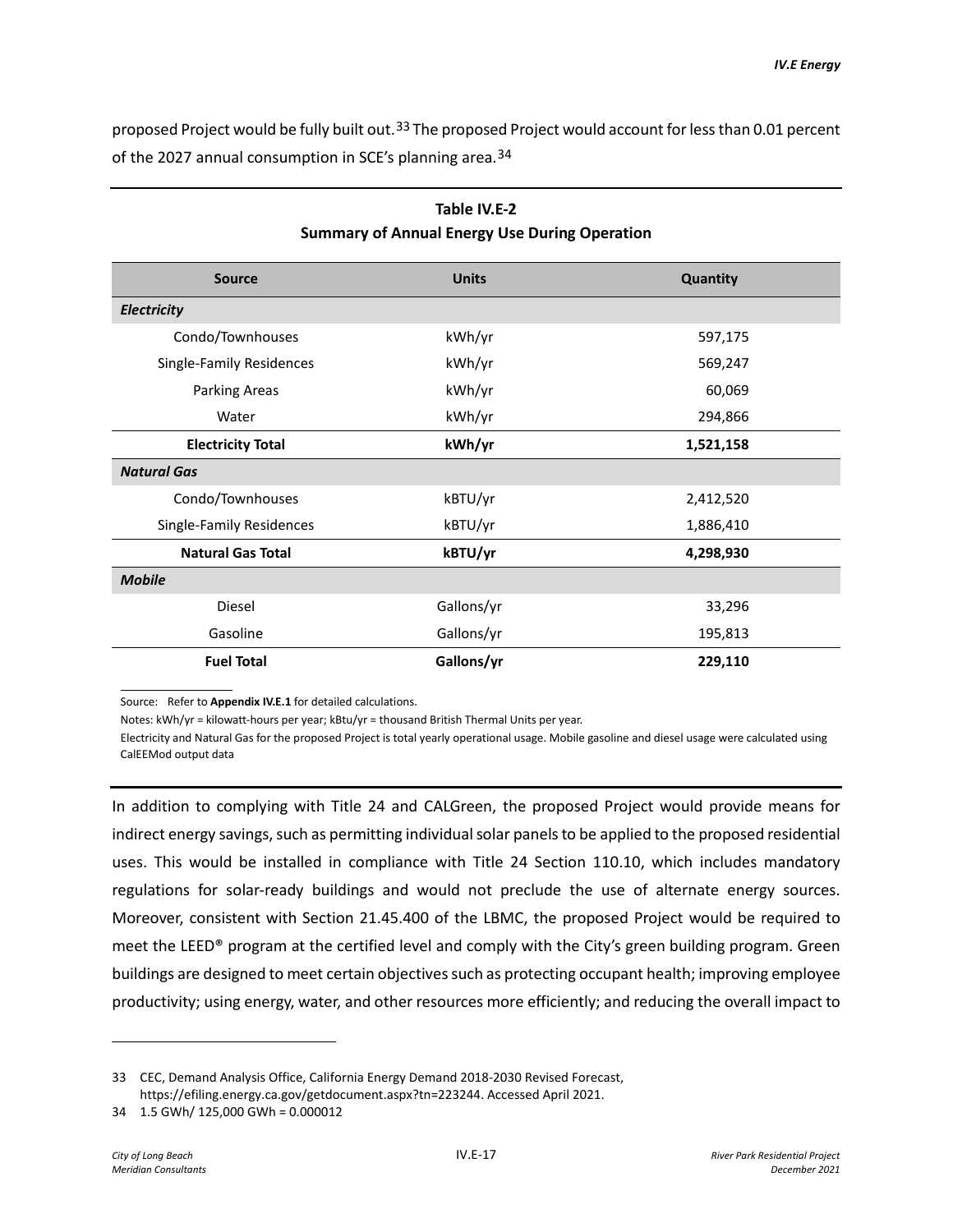the environment. Therefore, operation of the proposed Project would not result in wasteful, inefficient, or unnecessary consumption of electricity and impacts would be less than significant.

#### **Natural Gas**

As shown in **Table IV.E-2**, with compliance with Title 24 standards and applicable CALGreen requirements, buildout of the proposed Project is projected to generate an on-site demand for natural gas totaling 4,298,930 kBTU per year or 11,[35](#page-17-0)8 cf (0.01 MMcf) per day.<sup>35</sup> Based on the 2020 California Gas Report, LBER is expected to supply 26.3 MMcf of natural gas per day in 2027, when the proposed Project would be fully built out.<sup>[36](#page-17-1)</sup> The proposed Project would account for approximately 0.03 percent of the 2027 daily forecasted consumption in LBER's planning area. As previously mentioned, LEED certification is required within the City and measures such as submetering would be implemented to detect any sudden fluctuations of natural gas use. New appliances using natural gas would be efficient and reduce unnecessary and wasteful consumption of natural gas during operation. Therefore, operation of the proposed Project would not result in wasteful, inefficient, or unnecessary consumption of natural gas and impacts would be less than significant.

#### **Transportation Energy**

As shown in **Table IV.E-2** above, buildout of the proposed Project is projected to generate a net demand of 229,110 gallons of transportation fuel. For purposes of comparison, the EIA forecasts a national oil supply of 19.9 mb/d in 2027, which is the opening year for the Project.<sup>[37](#page-17-2)</sup> This equates to approximately 7,263 mb/y or 305,067 mg/y.<sup>[38](#page-17-3)</sup> Operation of the proposed Project would account for less than 0.01 percent of the projected annual oil supply in 2027.

During operation, traffic associated with the proposed Project would result in the consumption of petroleum-based fuels due to vehicular travel to and from the Project Site. Vehicular use during operation would be limited to those necessary to ensure the function of the residential and open space developments, including trash pickup, commutes by employees of the development, commutes by regular upkeep and repair crews, and commutes by USPS personnel. Activities such as trash pickup would be consolidated to limit the number of necessary trips made by local waste collectors. During the operational lifetime of the Project, newer vehicles sold on the market would be required to comply with CAFE fuel economy standards expected to incrementally take effect. This would effectively reduce transportation

<span id="page-17-1"></span><span id="page-17-0"></span><sup>35</sup> The conversion of kBTU to cubic feet uses the factor of 1 cf to 1.037 kBTU. Based on 365 days per year.

<sup>36</sup> California Public Utilities Commission, 2020 California Gas Report, https://www.socalgas.com/sites/default/files/2020- 10/2020\_California\_Gas\_Report\_Joint\_Utility\_Biennial\_Comprehensive\_Filing.pdf. Accessed April 2021.

<span id="page-17-2"></span><sup>37</sup> U.S. EIA, Annual Energy Outlook 2020, Table 11. Petroleum and Other Liquids Supply and Disposition, https://www.eia.gov/outlooks/aeo/data/browser/#/?id=11-AEO2020&cases=ref2020&sourcekey=0. Accessed April 2021.

<span id="page-17-3"></span><sup>38</sup> One oil barrel is equivalent to 42 gallons.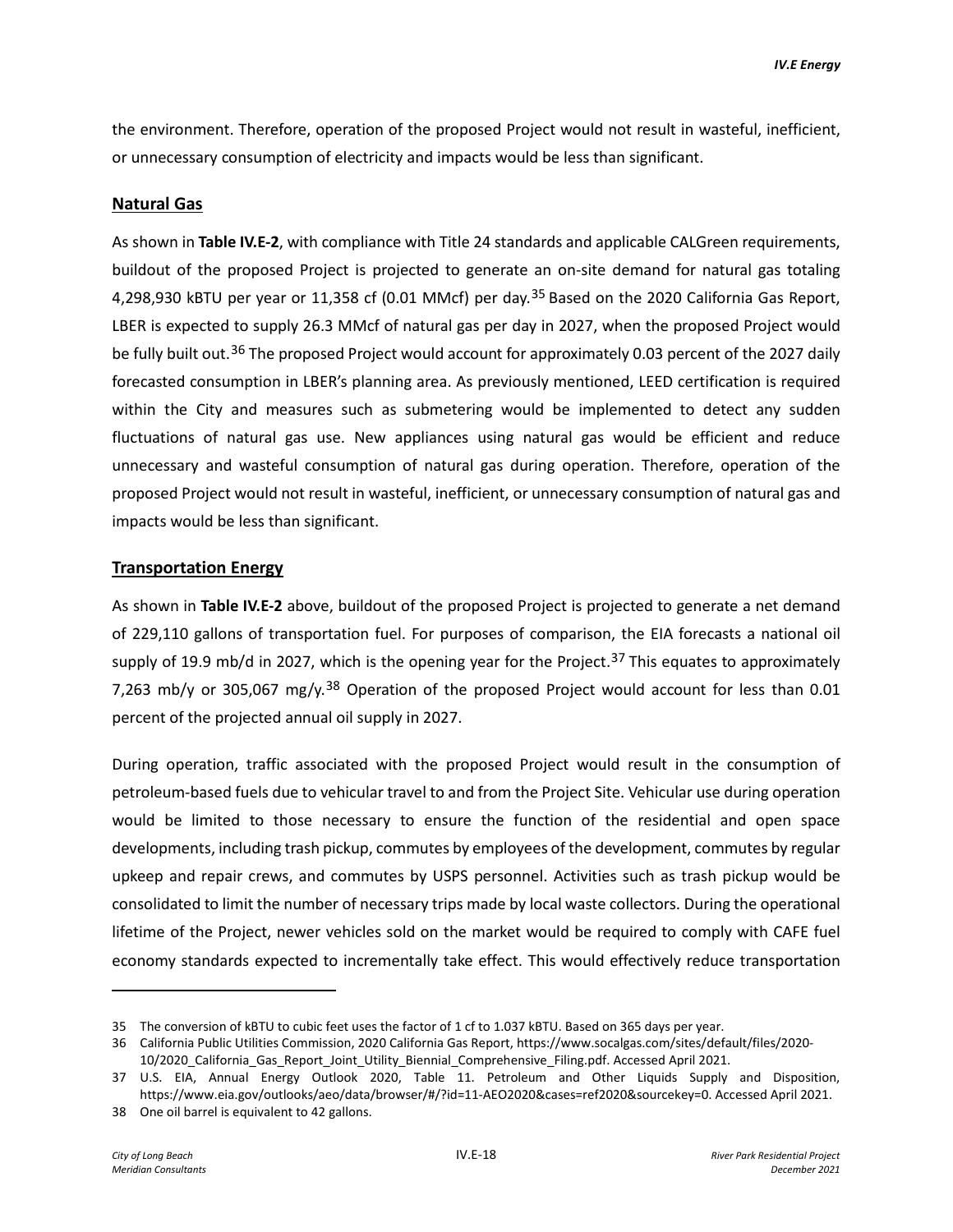energy use by commuters and maintenance crew at the development. Accordingly, fuel consumption is anticipated to decrease each year through implementation of regulation that require higher energy efficiencies and higher efficient and alternative fueled vehicles. As the operation activities would be limited to those necessary for the function and upkeep for the development, and more efficient vehicles are expected in future years of Project operation, the proposed Project would not result in wasteful, inefficient, or unnecessary consumption of transportation energy and impacts would be less than significant.

#### *Summary of Energy Resource Consumption*

CEQA Guidelines Appendix F recommends a quantification of the Project's energy requirements and its energy use efficiencies by amount and fuel type for each stage of the Project's life cycle, including construction, operation, maintenance, and/or removal. The proposed Project's energy requirements were calculated based on land use inputs from CalEEMod for electricity and natural gas usage. The calculations also considered energy efficiency measures, such as Title 24, 2016 CALGreen, and vehicle fuel economy standards. As energy consumption during Project construction activities would be relatively negligible, the proposed Project is not anticipated to affect regional energy consumption in years during the construction period. In sum, energy consumption during Project construction and operations in the context of regional supplies would be relatively negligible and energy requirements are within SCE's and LBER's forecasted supply delivery capacity. Additionally, electricity demand during construction and operation of the proposed Project would have a negligible effect on the overall capacity of SCE's power grid base peak demand conditions and LBER's forecasted demand. Moreover, the proposed Project's gas and diesel fuel demand related to vehicle travel and on-site operations would account for a small percentage of the forecasted gas and diesel consumption.

Furthermore, these forecasts of energy consumption are likely to overstate actual Project consumption as it is anticipated that the recent trend of stricter regulatory requirements with regard to energy efficiency that have occurred over the last twenty years would continue through buildout of the proposed Project, such as more energy efficient Title 24 requirements, as well as energy efficiency requirements related to achieving the SB 350 goals to double energy efficiency standards by the year 2030, that would occur throughout the construction and operation of the proposed Project. As electricity and natural gas usage at the Project Site would comply with Title 24 standards as well as CalGreen and the City's green building program requirements, proposed Project construction and operations would comply with applicable energy standards with regards to electricity and natural gas usage.

With regards to transportation fuels, trucks and equipment used during proposed construction activities would comply with CARB's anti-idling regulations, as well as the In-Use Off-Road Diesel-Fueled Fleets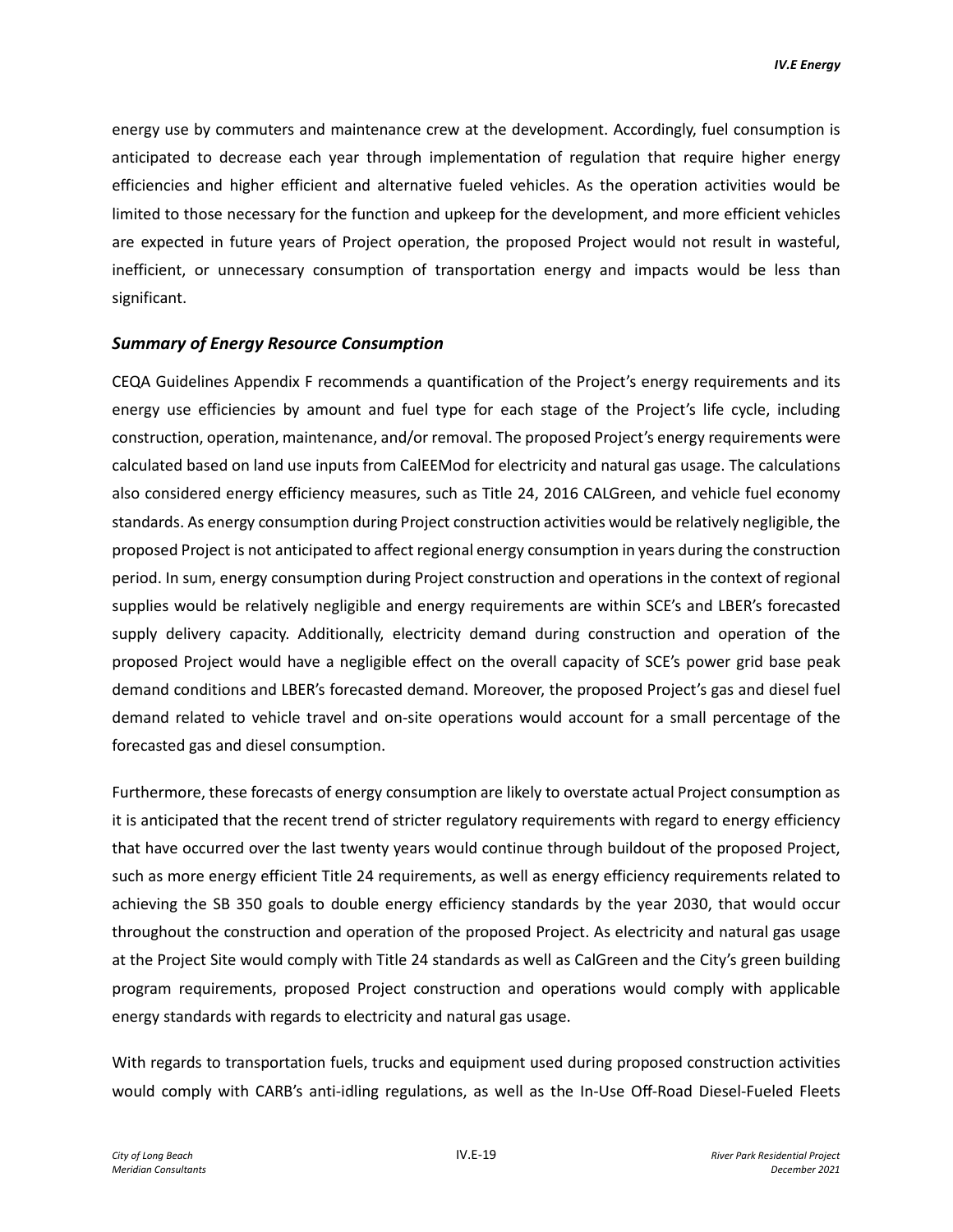regulation. Although these regulations are focused on reducing criteria pollutant emissions, compliance with these regulations would also result in a more efficient use of construction-related fuel consumption. In addition, during Project operations, vehicles traveling to and from the Project Site would comply with CAFE fuel economy standards as well as with Pavley standards and LCFS, which are designed to reduce vehicle GHG emissions but would also result in fuel savings in addition to CAFE standards. Therefore, Project construction and operational activities would comply with existing energy standards with regards to transportation fuel consumption.

In terms of transportation-related energy usage, the proposed Project would be consistent with the energy efficiency policies emphasized by the 2016-2040 RTP/SCS and the 2020-2045 RTP/SCS. Specifically, the proposed Project would provide housing in close proximity to a major transit stop at Wardlow Road and Pacific Place; the LA Metro Blue Line (or A Line) Wardlow station. Moreover, LBT and LA Metro provide public transit services in the vicinity of the Project Site. The proposed Project would include 5 acres of public open space that would connect to the pedestrian paths within the residential complex, the adjacent public sidewalks, and the existing Baker Street Park trails. Additionally, the proposed Project would include bike parking consistent with the City's Bicycle Master Plan. These features would serve to reduce VMT and associated transportation fuel consumption. During the operational lifetime of the Project, newer vehicles sold on the market would be required to comply with CAFE fuel economy standards expected to incrementally take effect. Accordingly, fuel consumption is anticipated to decrease each year through implementation of regulations that require higher energy efficiencies and higher efficient and alternative fueled vehicles.

As discussed throughout this Draft EIR, the proposed Project is consistent with the City's General Plan and also in proximity to a major transit stop. As a result, these locational attributes create opportunities for reductions in both the number and length of vehicle trips. Further, the proposed Project's pedestrian and bicycle improvements would reduce vehicle trips and vehicle miles traveled. These reductions in vehicle trips and vehicle miles traveled would also reduce the proposed Project's gas and diesel fuel consumption. As such, the proposed Project would encourage the use of efficient transportation alternatives.

As demonstrated in the analysis of the discussed above, the proposed Project would not cause wasteful, inefficient, and unnecessary consumption of energy during construction or operation.

## **Threshold ENE-2: Conflict with or obstruct a State or local plan for renewal energy or energy efficiency?**

The proposed Project would comply with applicable regulatory requirements for the design of new buildings, including the provisions set forth in the CALGreen Code and California's Building Energy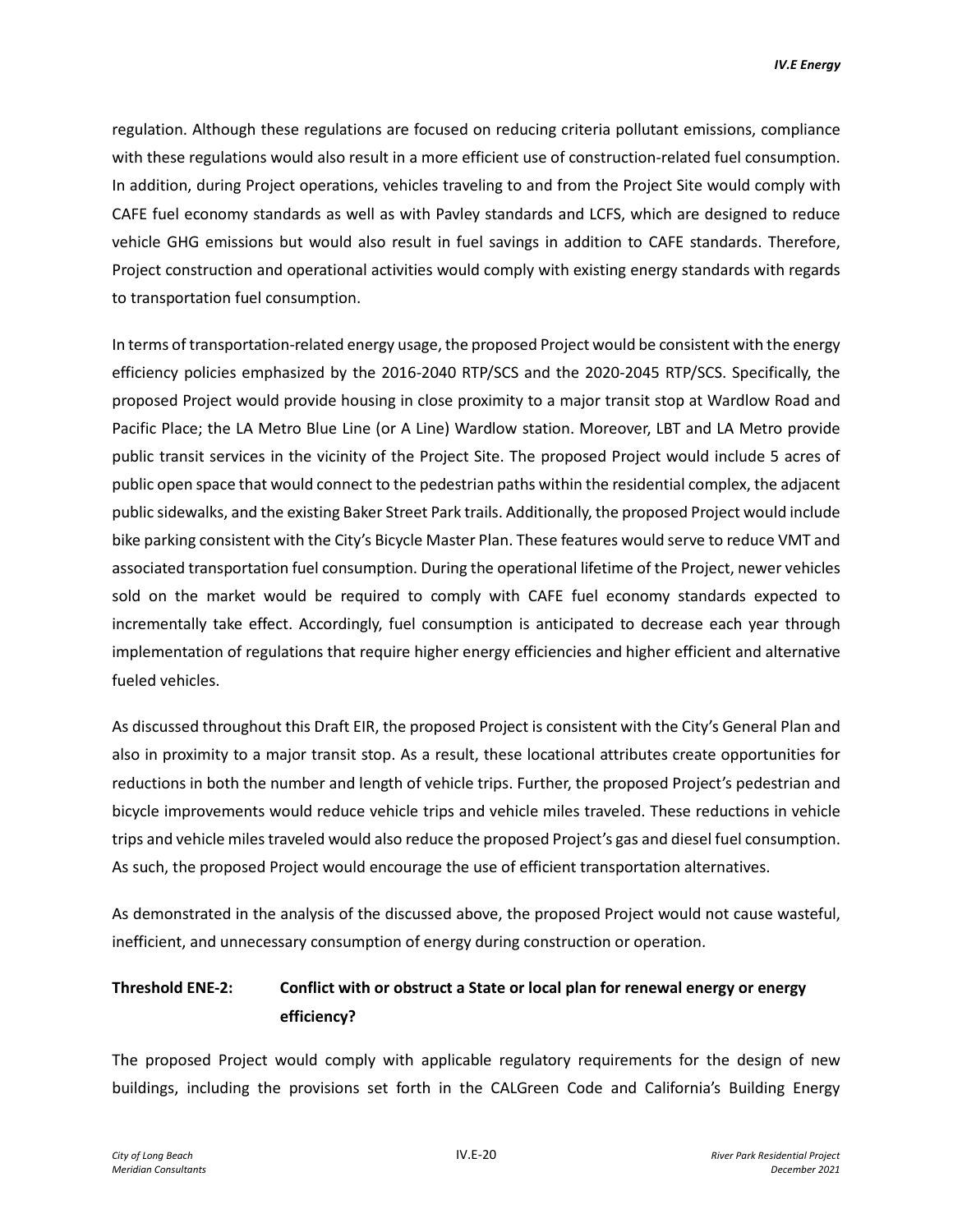Efficiency Standards, which have been incorporated into the City's green building program. Based on the below, the proposed Project would be consistent with adopted energy conservation plans and impacts would be less than significant.

#### *Consistency with General Plan Air Quality Element*

The Air Quality Element of the City of Long Beach General Plan was adopted in 1996 and sets forth the goals, objectives, and policies that guide the City in the implementation of its air quality improvement programs and strategies. This Element includes the following energy related goals and policies which are applicable to the Project.

Goal 7: Reduce emissions through reduced energy consumption.

**Policy 7.1:** Energy Conservation. Reduce energy consumption through conservation improvements and requirements.

**Action 7.1.4:** Encourage the incorporation of energy conservation features in the design of all new construction.

The proposed Project would be required to comply with the most recent Title 24 standards and the CalGreen Code. In addition to complying with Title 24 and CALGreen, the proposed Project would provide means for indirect energy savings, such as permitting individual solar panels to be applied to the proposed residential uses. This would be installed in compliance with Title 24 Section 110.10, which includes mandatory regulations for solar-ready buildings and would not preclude the use of alternate energy sources. Moreover, consistent with Section 21.45.400 of the LBMC, the proposed Project would be required to meet the LEED® program at the certified level and comply with the City's green building program. Green buildings are designed to meet certain objectives such as protecting occupant health; improving employee productivity; using energy, water, and other resources more efficiently; and reducing the overall impact to the environment.

The Project Site is located within 0.5-mile of the major transit stop at Wardlow Road and Pacific Place; the LA Metro Blue Line (or A Line) Wardlow station. Moreover, LBT and LA Metro provide public transit services in the vicinity of the Project Site. The proposed Project would include 5 acres of public open space that would connect to the pedestrian paths within the residential complex, the adjacent public sidewalks, and the existing Baker Street Park trails. Additionally, the proposed Project would include bike parking consistent with the City's Bicycle Master Plan. The location of the proposed Project encourages a variety of transportation options which would reduce VMTs and transportation-related fuel. As such, the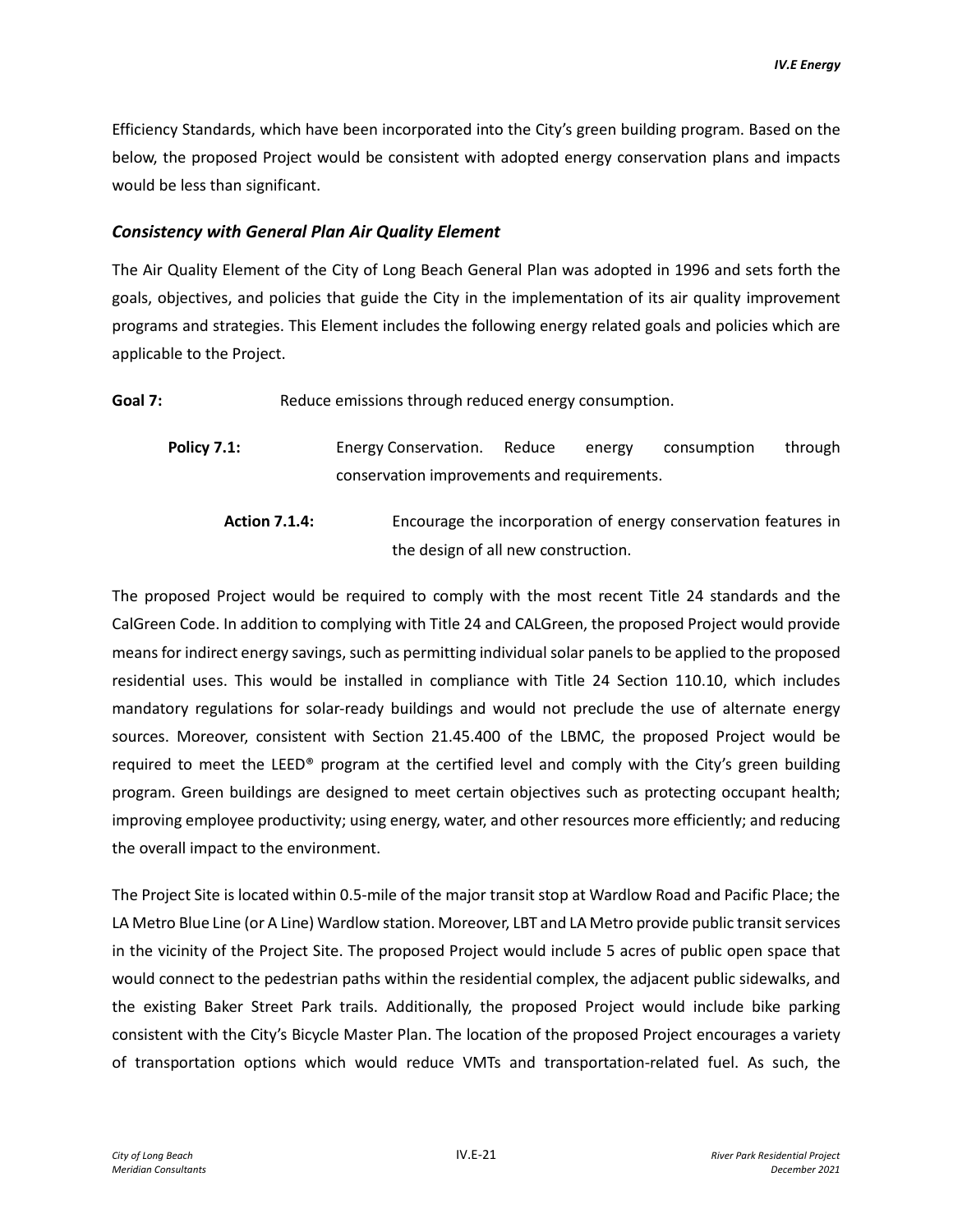proposed Project would not conflict with the energy goals and policies in the General Plan's Air Quality Element.

#### *Consistency with SCAG's 2016-2040 RTP/SCS and 2020-2045 RTP/SCS*

As discussed in the Project's Initial Study (see **Appendix I.1**) the proposed Project is expected to result in an increase of approximately 624 residents. According to the growth estimates from SCAG's 2016–2040 RTP/SCS, the City had an estimated population of 466,300 people in 2012 and is projected to have a population of 484,500 in 2040.<sup>[39](#page-21-0)</sup> The addition of 624 people generated by the proposed Project would be approximately 3 percent of the SCAG's 2016–2040 population increase forecast for the City. Such levels of growth are consistent with the population forecasts for the subregion as adopted by SCAG. The proposed Project is also consistent with the types, intensity and patterns of land use envisioned for this region.

Additionally, the proposed Project would be consistent with SCAG's 2016-2040 SCS/RTP and 2020-2045 SCS/RTP goals, objectives, and policies which directly and indirectly relate to energy conservation, such as encouraging energy efficiency where possible and encouraging land use and growth patterns that facilitate transit and active transportation, respectively. In terms of transportation-related energy conservation, the proposed Project would be consistent with the energy efficiency policies emphasized by both the 2016- 2040 RTP/SCS and 2020-2045 RTP/SCS. The proposed Project includes the development of residential uses in an area already served by transit. Additionally, the proposed Project would include bike parking consistent with the City's Bicycle Master Plan. The location of the proposed Project encourages a variety of transportation options which would reduce VMTs and transportation-related fuel. During the operational lifetime of the proposed Project, newer vehicles sold on the market would be required to comply with CAFE fuel economy standards expected to incrementally take effect. As such, the proposed Project would not conflict with the energy goals and policies in SCAG's 2016-2040 SCS/RTP and 2020-2045 SCS/RTP.

## **7. CUMULATIVE IMPACTS**

## **Electricity**

Buildout of the proposed Project, related projects, and additional forecasted growth in SCE's service area would cumulatively increase the demand for electricity supplies and infrastructure capacity. As discussed previously, a total of approximately 5,816 kWh of electricity is anticipated to be consumed during construction of the proposed Project. Due to the relatively short duration of the construction process, and the fact that the extent of electricity consumption is inherent to construction projects of this size and

<span id="page-21-0"></span><sup>39</sup> SCAG, Demographics and Growth Forecast, https://scag.ca.gov/sites/main/files/fileattachments/f2016rtpscs\_demographicsgrowthforecast.pdf?1606073557. Accessed April 2021.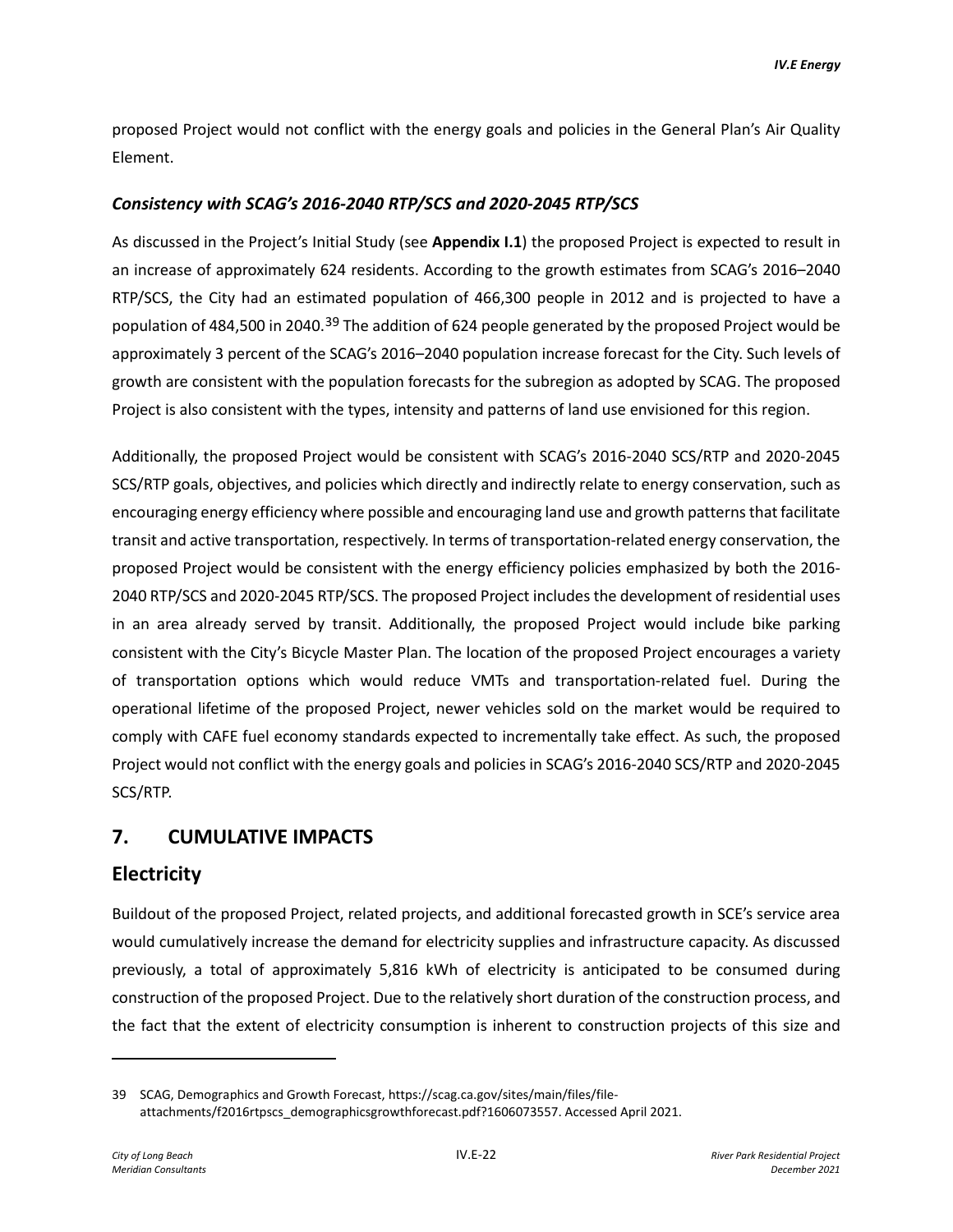nature, electricity consumption impacts would not be considered excessive or substantial with respect to regional supplies. Moreover, SCE estimates that electricity consumption within its planning area will be approximately 125,000 GWh annually by 2027, when the proposed Project would be fully built out.<sup>[40](#page-22-0)</sup> The proposed Project would account for less than 0.01 percent of the 2027 annual consumption in SCE's planning area.[41](#page-22-1)

As previously discussed, the Project is consistent with the population forecasts for the subregion as adopted by SCAG which has been utilized in future planning documents for the SCE service area. Additionally, Project operational activities would be within the demand forecast for the SCE service area. Although development of the proposed Project would result in the use of electricity resources during construction and operation, which could limit future availability, the use of such resources would be on a relatively small scale when compared to regional consumption, and would be reduced through compliance with the latest CALGreen code requirements. Furthermore, as with the proposed Project, other future development projects would be expected to incorporate energy conservation features, comply with applicable regulations including CALGreen and State energy standards under Title 24, and incorporate energy design features, as necessary during construction and operation. Therefore, the proposed Project's contribution to cumulative impacts related to wasteful, inefficient, and unnecessary use of electricity would not be cumulatively considerable and, thus, cumulative construction and operation-related electricity impacts would be less than significant.

#### **Natural Gas**

Buildout of the proposed Project, related projects, and additional forecasted growth in SoCalGas service area would cumulatively increase the demand for natural gas supplies and infrastructure capacity. Based on the 2020 California Gas Report, LBER is expected to supply 26.3 MMcf of natural gas per day in 2027, when the Project would be fully built out.<sup>[42](#page-22-2)</sup> The proposed Project would account for approximately 0.03 percent of the 2027 daily forecasted consumption in LBER's planning area. Natural gas would likely not be needed to support construction activities.

Although development of the proposed Project would result in the use of natural gas resources, which could limit future availability, the use of such resources would be on a relatively small scale, would be reduced by measures rendering the proposed Project more energy efficient, consistent with growth expectations for the LBER service area. Furthermore, future development projects would be expected to

<span id="page-22-0"></span><sup>40</sup> CEC, Demand Analysis Office, California Energy Demand 2018-2030 Revised Forecast, https://efiling.energy.ca.gov/getdocument.aspx?tn=223244. Accessed April 2021.

<span id="page-22-1"></span><sup>41 1.5</sup> GWh/ 125,000 GWh = 0.000012

<span id="page-22-2"></span><sup>42</sup> California Public Utilities Commission, 2020 California Gas Report, https://www.socalgas.com/sites/default/files/2020- 10/2020\_California\_Gas\_Report\_Joint\_Utility\_Biennial\_Comprehensive\_Filing.pdf. Accessed April 2021.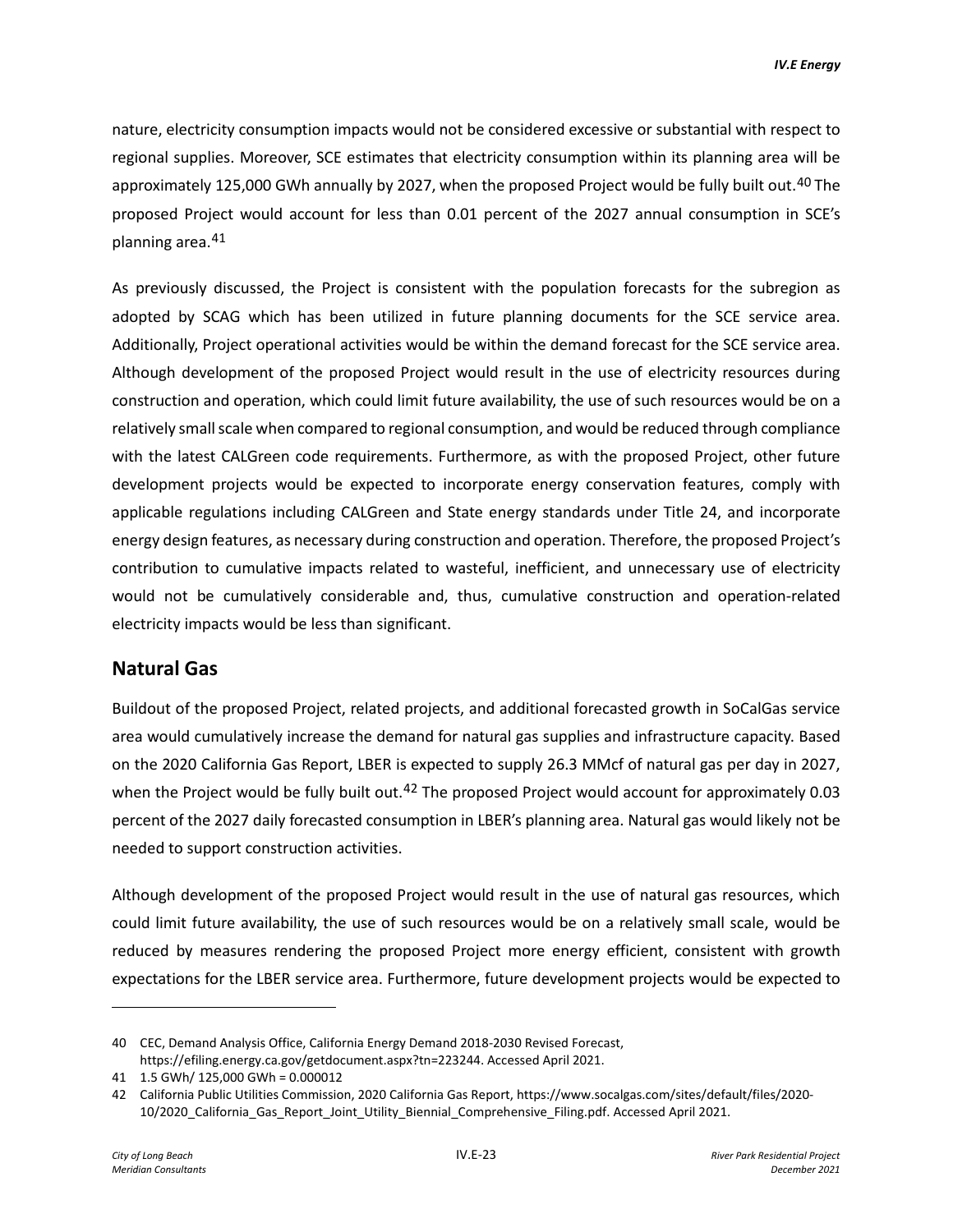incorporate energy conservation features, comply with applicable regulations including CALGreen and State energy standards under Title 24, and incorporate mitigation measures, as necessary. Therefore, the proposed Project's contribution to cumulative impacts related to wasteful, inefficient, and unnecessary use of natural gas would not be cumulatively considerable; thus, cumulative construction and operationrelated natural gas consumption impacts would be less than significant.

### **Petroleum-Based Fuels**

Buildout of the proposed Project, related projects, and additional forecasted growth would cumulatively increase the demand for transportation-related fuel in the State and region. The EIA forecasts a national oil supply of 19.9 mb/d in 2027, which is the opening year for the proposed Project.<sup>[43](#page-23-0)</sup> This equates to approximately 7,263 mb/y or 305,067 mg/y.<sup>[44](#page-23-1)</sup> Operation of the proposed Project would account for less than 0.01 percent of the projected annual oil supply in 2027.

During the operational lifetime of the proposed Project and related projects, newer vehicles sold on the market would be required to comply with CAFE fuel economy standards expected to incrementally take effect. This would effectively reduce transportation energy use by commuters and maintenance crew at the development. Accordingly, fuel consumption is anticipated to decrease each year through implementation of regulation that require higher energy efficiencies and higher efficient and alternative fueled vehicles. Therefore, the proposed Project's contribution to cumulative impacts related to wasteful, inefficient, and unnecessary use of transportation-related fuel would not be cumulatively considerable; thus, cumulative construction and operation-related transportation fuel consumption impacts would be less than significant.

The proposed Project's contribution to cumulative impacts related to energy infrastructure (i.e., electricity and natural gas) would not be cumulatively considerable related to the surrounding energy infrastructure during Project operations. As such, the proposed Project's cumulative energy impacts are concluded to be less than significant.

## **Consistency Analysis**

the proposed Project would be consistent with the population forecasts for the subregion as adopted by SCAG. The proposed Project would be required to comply with the most recent Title 24 standards and the CalGreen Code. In addition to complying with Title 24 and CALGreen, the proposed Project would provide means for indirect energy savings, such as permitting individual solar panels to be applied to the proposed residential uses. This would be installed in compliance with Title 24 Section 110.10, which includes

<span id="page-23-0"></span><sup>43</sup> U.S. EIA, Annual Energy Outlook 2020, Table 11. Petroleum and Other Liquids Supply and Disposition, https://www.eia.gov/outlooks/aeo/data/browser/#/?id=11-AEO2020&cases=ref2020&sourcekey=0. Accessed April 2021.

<span id="page-23-1"></span><sup>44</sup> One oil barrel is equivalent to 42 gallons.